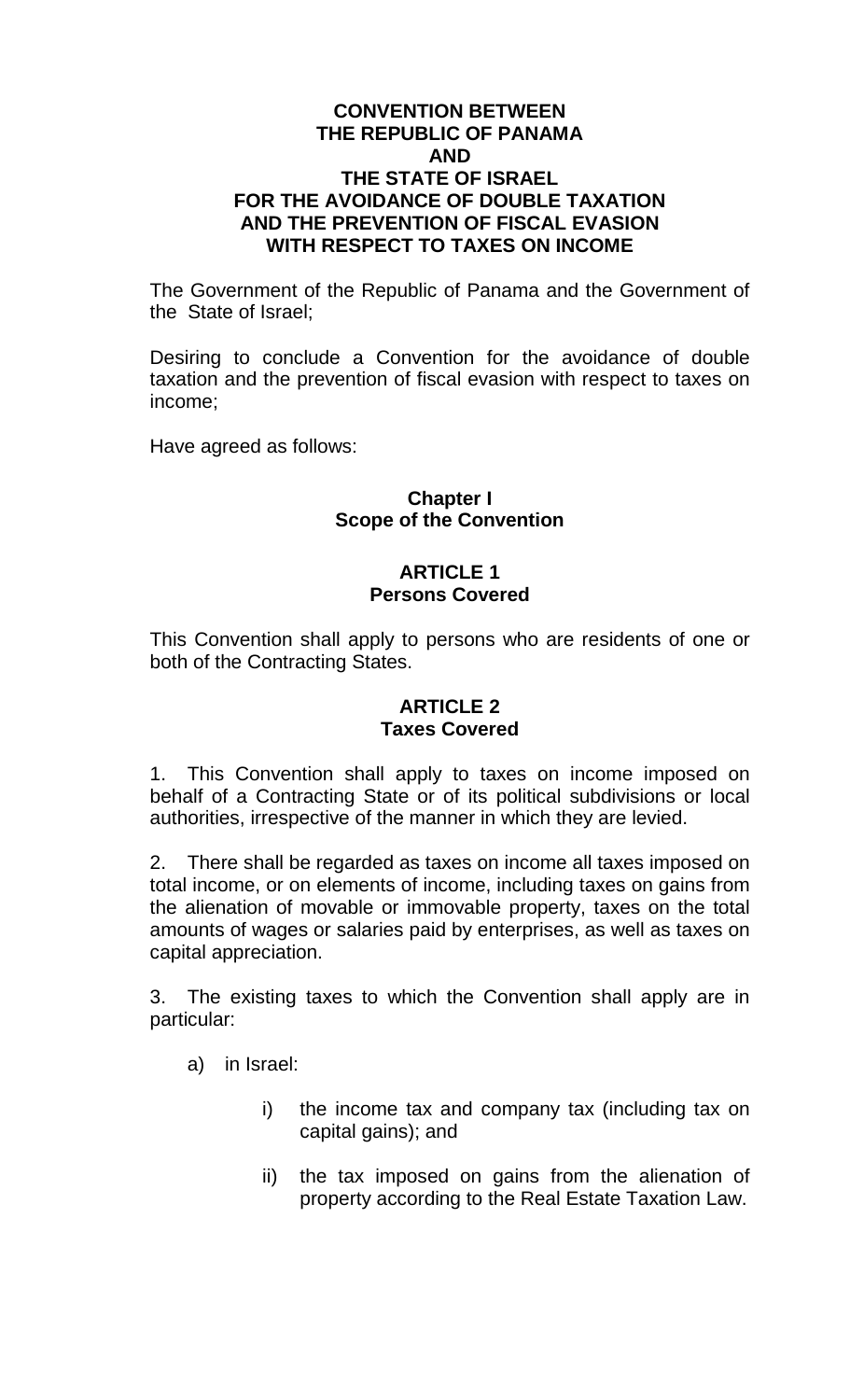(hereinafter referred to as "Israeli tax");

b) in Panama:

the Income Tax provided in the Fiscal Code, Book IV, Title I, and its related decrees and regulations.

(hereinafter referred to as "Panamanian tax").

4. The Convention shall apply also to any identical or substantially similar taxes that are imposed after the date of signature of the Convention in addition to, or in place of, the existing taxes. The competent authorities of the Contracting States shall notify each other of any significant changes that have been made in their taxation laws.

# **Chapter II Definitions**

# **ARTICLE 3 General Definitions**

1. For the purposes of this Convention, unless the context otherwise requires:

- a) the term "Israel" means the State of Israel and when used in a geographical sense comprises the territory in which the Government of the State of Israel has taxation rights, including its territorial sea, as well as those maritime areas adjacent to the outer limit of the territorial sea, including seabed and subsoil thereof over which the State of Israel, in accordance with international law and the laws of the State of Israel, exercises its sovereign or other rights and jurisdiction;
- b) the term "Panama" means the Republic of Panama and, when used in a geographical sense, means the territory of the Republic of Panama, including inland waters, its airspace, the territorial sea and any area outside the territorial sea upon which, in accordance with International Law and on application of its domestic legislation, the Republic of Panama exercises, or may exercise in the future, jurisdiction or sovereign rights with respect to the seabed, its subsoil and superjacent waters, and their natural resources;
- c) the terms "a Contracting State" and "the other Contracting State" mean Israel or Panama, as the context requires;
- d) the term "person" includes an individual, a company, a trust and any other body of persons;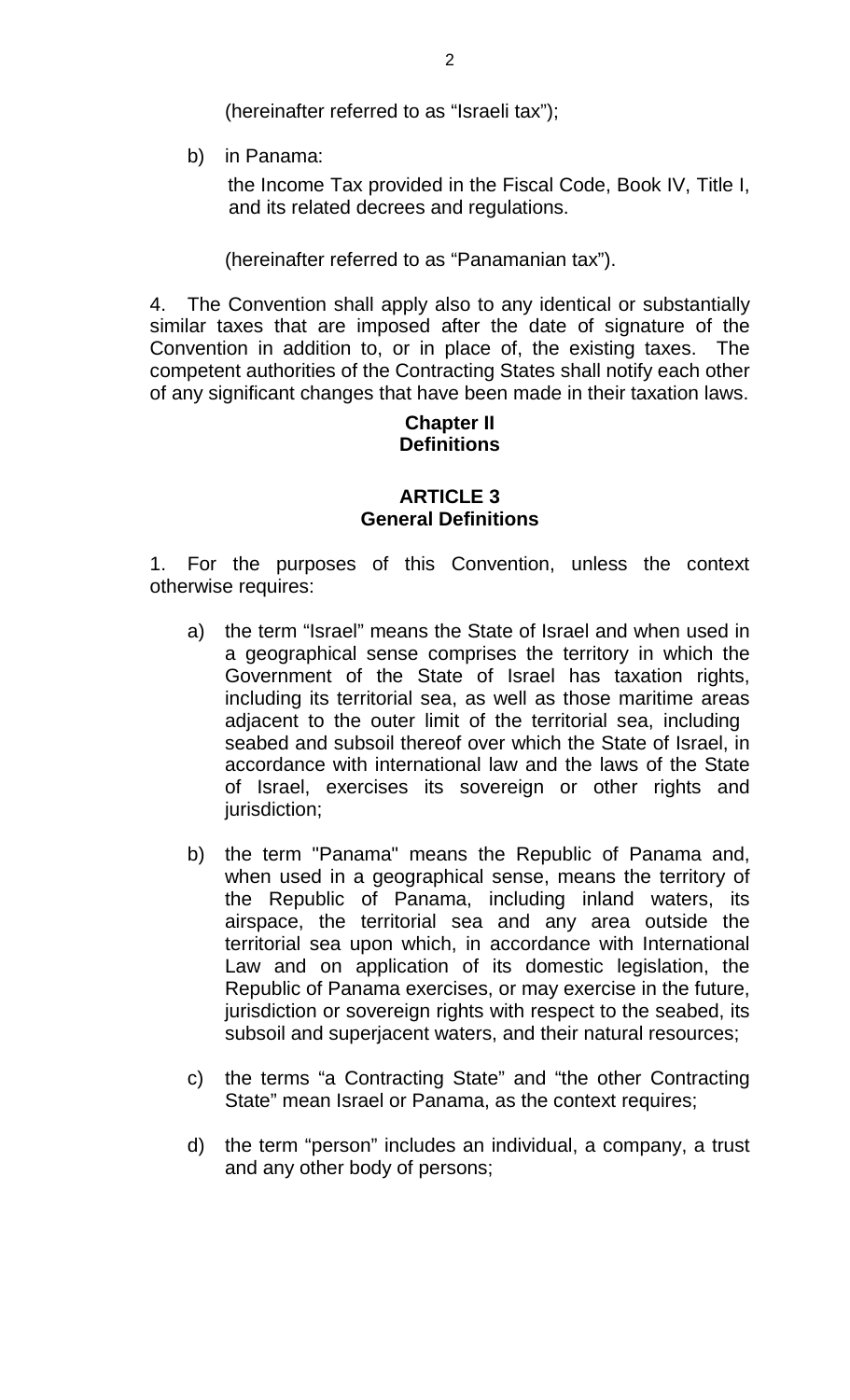- e) the term "company" means any body corporate or any entity that is treated as a body corporate for tax purposes;
- f) the term "enterprise" applies to the carrying on of any business;
- g) the terms "enterprise of a Contracting State" and "enterprise of the other Contracting State" mean respectively an enterprise carried on by a resident of a Contracting State and an enterprise carried on by a resident of the other Contracting State;
- h) the term "international traffic" means any transport by a ship or aircraft operated by an enterprise that has its place of effective management in a Contracting State, except when the ship or aircraft is operated solely between places in the other Contracting State;
- i) the term "competent authority" means:
	- (i) in Israel, the Minister of Finance or his authorised representative;
	- (ii) in Panama, the Ministry of Economy and Finance or its authorised representative;
- j) The term "national", in relation to a Contracting State, means:
	- (i) any individual possessing the nationality or citizenship of that Contracting State; and
	- (ii) any legal person, partnership or association deriving its status as such from the laws in force in that Contracting State;
- k) the term "business" includes the performance of professional services and of other activities of an independent character.

2. As regards the application of the Convention at any time by a Contracting State, any term not defined therein shall, unless the context otherwise requires, have the meaning that it has at that time under the law of that State for the purposes of the taxes to which the Convention applies, any meaning under the applicable tax laws of that State prevailing over a meaning given to the term under other laws of that State.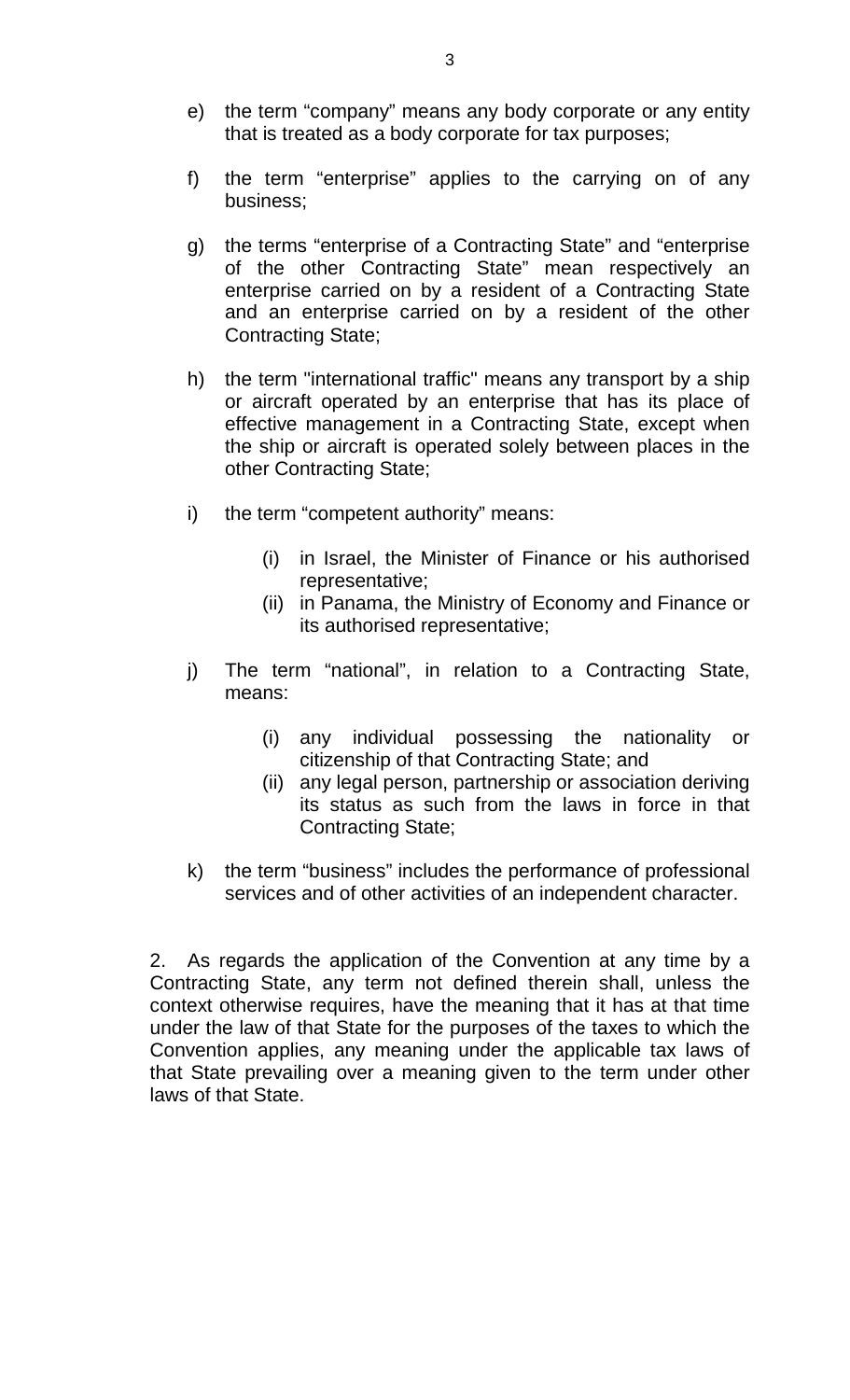#### **ARTICLE 4 Resident**

1. For the purposes of this Convention, the term "resident of a Contracting State" means any person who, under the laws of that State, is liable to tax therein by reason of his domicile, residence, place of management, place of incorporation or any other criterion of a similar nature, and also includes that State and any political subdivision or local authority thereof. This term, however, does not include any person who is liable to tax in that State in respect only of income from sources in that State.

2. Where by reason of the provisions of paragraph 1 an individual is a resident of both Contracting States, then his status shall be determined as follows:

- a) he shall be deemed to be a resident only of the State in which he has a permanent home available to him; if he has a permanent home available to him in both States, he shall be deemed to be a resident only of the State with which his personal and economic relations are closer (centre of vital interests);
- b) if the State in which he has his centre of vital interests cannot be determined, or if he has not a permanent home available to him in either State, he shall be deemed to be a resident only of the State in which he has an habitual abode;
- c) if he has an habitual abode in both States or in neither of them, he shall be deemed to be a resident only of the State of which he is a national;
- d) if he is a national of both States or of neither of them, the competent authorities of the Contracting States shall settle the question by mutual agreement.
- 3. Where by reason of the provisions of paragraph 1 a person other than an individual or a trust is a resident of both Contracting States, the competent authorities of the Contracting States shall endeavour to settle the question by mutual agreement having regard to its place of effective management. In the absence of such agreement, such person shall not be entitled to claim any relief or exemption from tax provided for by the Convention.
- 4. Where by reason of the provisions of paragraph 1 a trust is a resident of both Contracting States, the competent authorities of the Contracting States shall endeavour to determine its residence by mutual agreement. In the absence of such agreement, such person shall not be entitled to claim any relief or exemption from tax provided for by the Convention.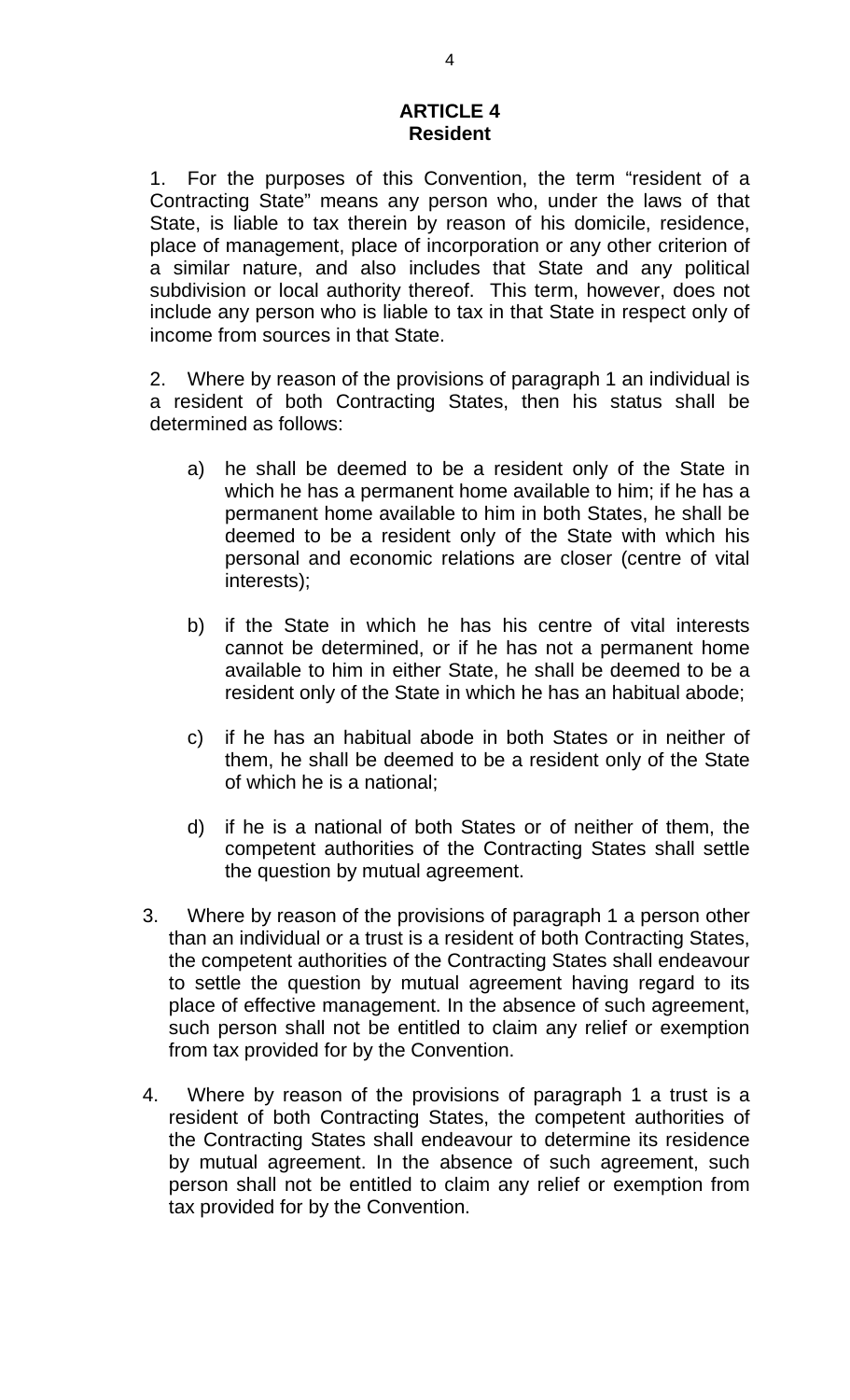# **ARTICLE 5 Permanent Establishment**

1. For the purposes of this Convention, the term "permanent establishment" means a fixed place of business through which the business of an enterprise is wholly or partly carried on.

- 2. The term "permanent establishment" includes especially:
	- a) a place of management;
	- b) a branch;
	- c) an office;
	- d) a factory;
	- e) a workshop; and
	- f) a mine, an oil or gas well, a quarry or any other place of extraction, exploration or exploitation of natural resources.
- 3. Likewise the term "permanent establishment" encompasses:
	- a) a building site, a construction, assembly or installation project, or supervisory activities in connection therewith, but only where such site, project or activities lasts for a period or periods exceeding, in the aggregate, more than 270 days within any twelve-month period.
	- b) the rendering of services in a Contracting State, including consulting services, by an enterprise through employees or other personnel engaged by the enterprise, but only where these employees or personnel are present in that Contracting State for the performance of the same or connected project, during a period or periods aggregating more than 270 days in any twelve month period.

4. For the purposes of determining the duration of activities under paragraph 3, the period during which activities are carried on in a Contracting State by an enterprise associated with another enterprise shall be aggregated with the period during which activities are carried on by the enterprise with which it is associated if the first-mentioned activities are connected with the activities carried on in that State by the last-mentioned enterprise, provided that any period during which two or more associated enterprises are carrying on concurrent activities is counted only once. An enterprise shall be deemed to be associated with another enterprise if one is controlled directly or indirectly by the other, or if both are controlled directly or indirectly by a third person or persons.

5. Notwithstanding the preceding provisions of this Article, the term "permanent establishment" shall be deemed not to include: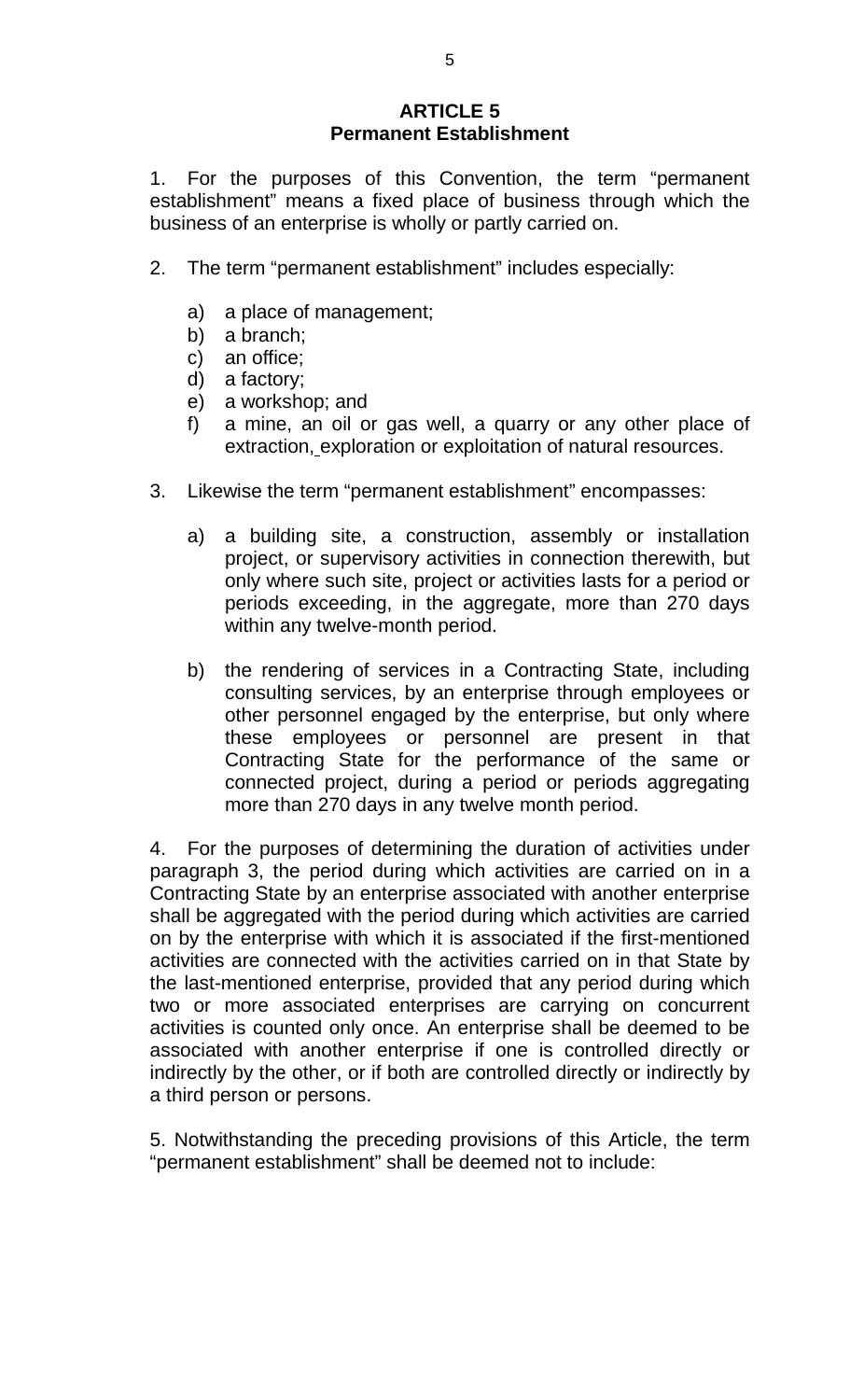- a) the use of facilities solely for the purpose of storage, display or delivery of goods or merchandise belonging to the enterprise;
- b) the maintenance of a stock of goods or merchandise belonging to the enterprise solely for the purpose of storage, display or delivery;
- c) the maintenance of a stock of goods or merchandise belonging to the enterprise solely for the purpose of processing by another enterprise;
- d) the maintenance of a fixed place of business solely for the purpose of purchasing goods or merchandise, or of collecting information, for the enterprise;
- e) the maintenance of a fixed place of business solely for the purpose of carrying on, for the enterprise, any other activity of a preparatory or auxiliary character;
- f) the maintenance of a fixed place of business solely for any combination of activities mentioned in sub-paragraphs a) to e), provided that the overall activity of the fixed place of business resulting from this combination is of a preparatory or auxiliary character.

6. Notwithstanding the provisions of paragraphs 1 and 2, where a person - other than an agent of an independent status to whom paragraph 7 applies, is acting on behalf of an enterprise and has, and habitually exercises, in a Contracting State an authority to conclude contracts in the name of the enterprise, that enterprise shall be deemed to have a permanent establishment in that State in respect of any activities which that person undertakes for the enterprise, unless the activities of such person are limited to those mentioned in paragraph 4 which, if exercised through a fixed place of business, would not make this fixed place of business a permanent establishment under the provisions of that paragraph.

7. An enterprise shall not be deemed to have a permanent establishment in a Contracting State merely because it carries on business in that State through a broker, general commission agent or any other agent of an independent status, provided that such persons are acting in the ordinary course of their business.

8. The fact that a company which is a resident of a Contracting State controls or is controlled by a company which is a resident of the other Contracting State, or which carries on business in that other State (whether through a permanent establishment or otherwise), shall not of itself constitute either company a permanent establishment of the other.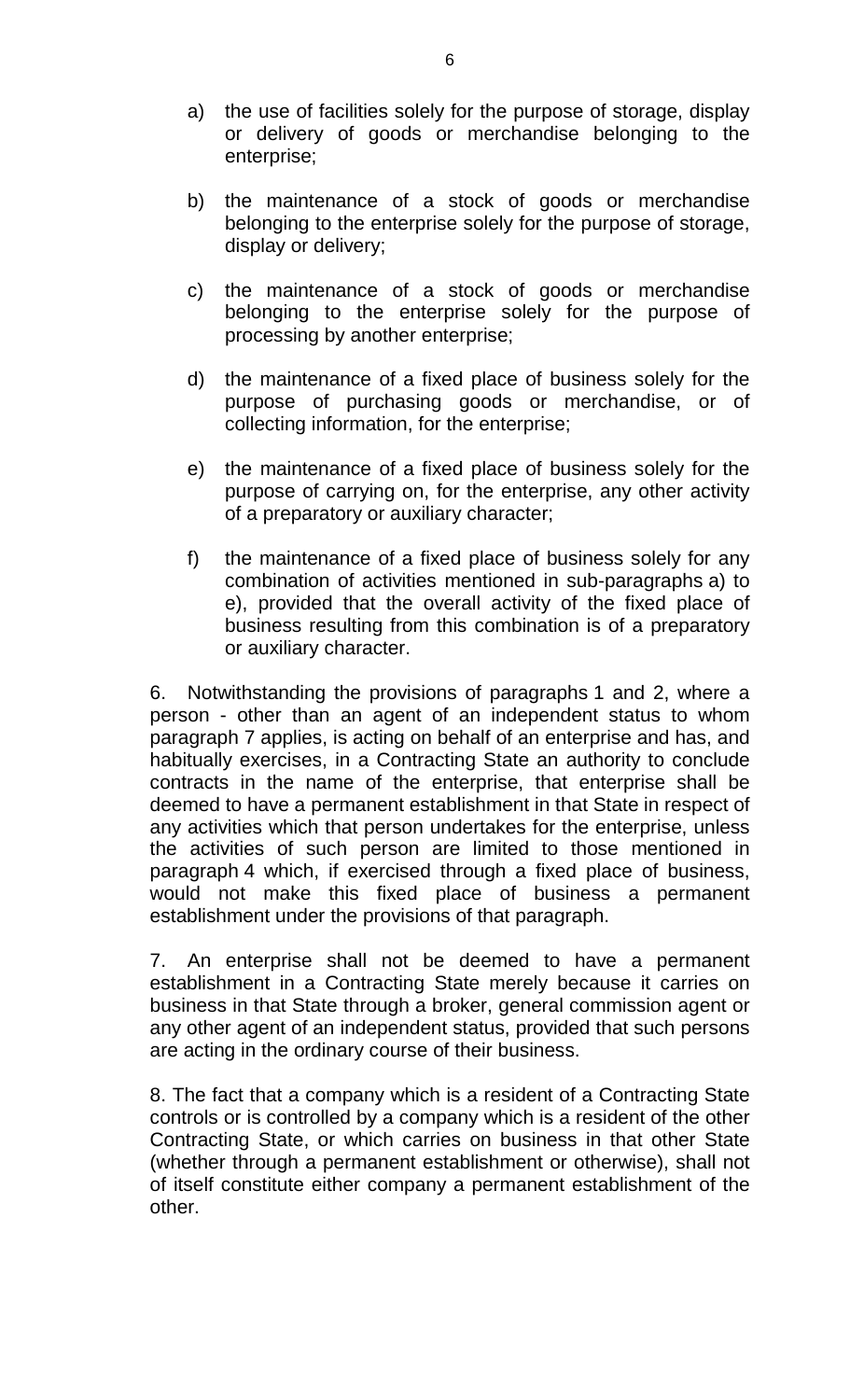### **Chapter III Taxation of Income**

### **ARTICLE 6 Income From Immovable Property**

1. Income derived by a resident of a Contracting State from immovable property (including income from agriculture or forestry) situated in the other Contracting State may be taxed in that other State.

2. The term "immovable property" shall have the meaning which it has under the law of the Contracting State in which the property in question is situated. The term shall in any case include property accessory to immovable property, livestock and equipment used in agriculture and forestry, rights to which the provisions of general law respecting landed property apply, usufruct of immovable property and rights to variable or fixed payments as consideration for the working of, or the right to work, mineral deposits, sources and other natural resources; ships, boats and aircraft shall not be regarded as immovable property.

3. The provisions of paragraph 1 shall apply to income derived from the direct use, letting, or use in any other form of immovable property.

4. The provisions of paragraphs 1 and 3 shall also apply to the income from immovable property of an enterprise.

### **ARTICLE 7 Business Profits**

1. Profits of an enterprise of a Contracting State shall be taxable only in that State unless the enterprise carries on business in the other Contracting State through a permanent establishment situated therein. If the enterprise carries on business as aforesaid, the profits that are attributable to the permanent establishment in accordance with the provisions of paragraph 2 may be taxed in that other State.

2. For the purposes of this Article and Article 22, the profits that are attributable in each Contracting State to the permanent establishment referred to in paragraph 1 are the profits it might be expected to make, in particular in its dealing with other parts of the enterprise, if it were a separate and independent enterprise engaged in the same or similar activities under the same or similar conditions, taking into account the functions performed, assets used and risks assumed by the enterprise through the permanent establishment and through the other parts of the enterprise.

3. Where, in accordance with paragraph 2, a Contracting State adjusts the profits that are attributable to a permanent establishment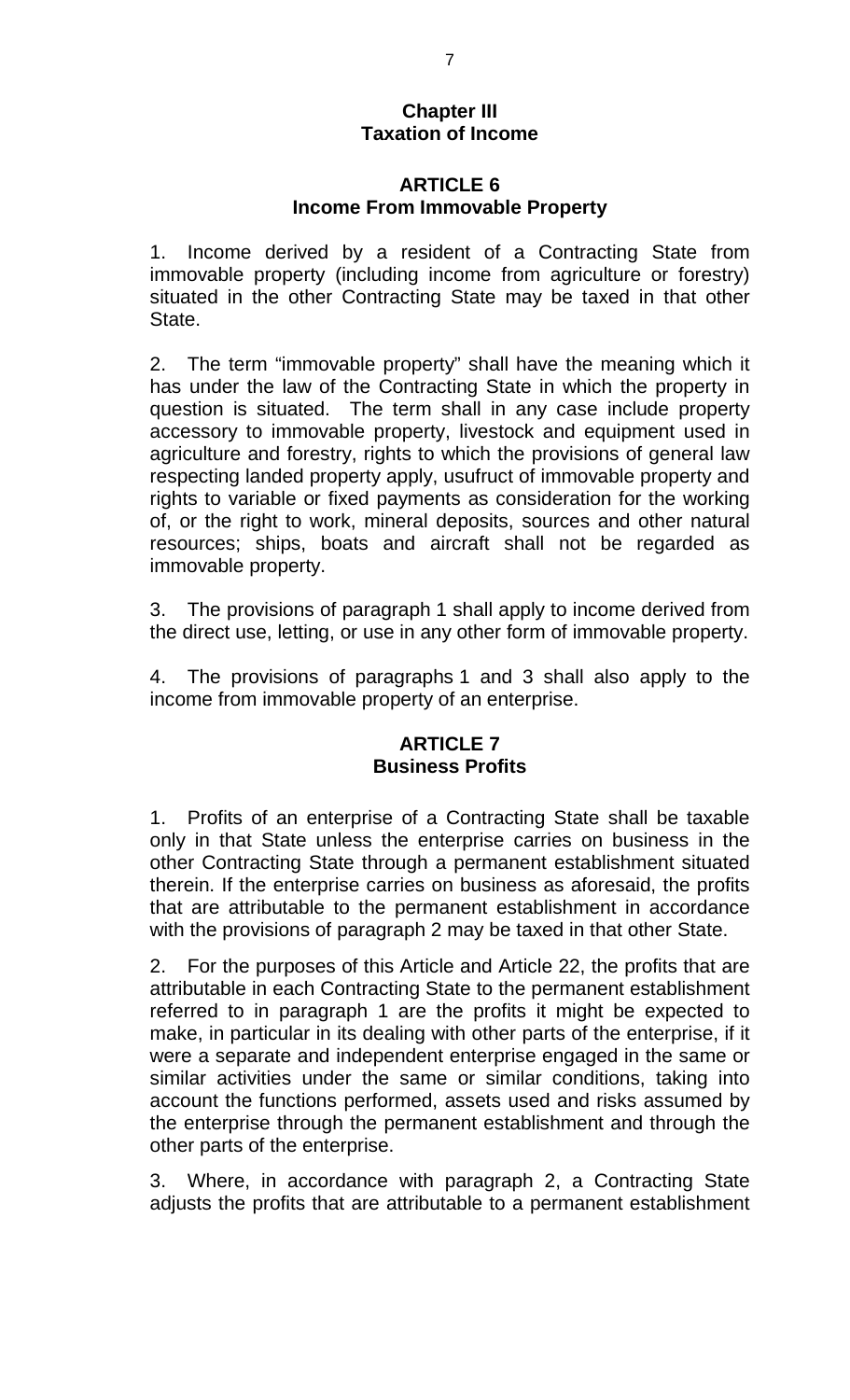of an enterprise of one of the Contracting States and taxes accordingly profits of the enterprise that have been charged to tax in the other State, the other State shall, to the extent necessary to eliminate double taxation on these profits, make an appropriate adjustment to the amount of the tax charged on those profits. In determining such adjustment, the competent authorities of the Contracting States shall if necessary consult each other.

4. Where profits include items of income which are dealt with separately in other Articles of this Convention, then the provisions of those Articles shall not be affected by the provisions of this Article.

## **ARTICLE 8 Shipping and Air Transport**

1. Profits from the operation of ships or aircraft in international traffic shall be taxable only in the Contracting State in which the place of effective management of the enterprise is situated.

2. If the place of effective management of a shipping enterprise is aboard a ship, then it shall be deemed to be situated in the Contracting State in which the home harbour of the ship is situated, or, if there is no such home harbour, in the Contracting State of which the operator of the ship is a resident.

3. The provisions of paragraph 1 shall also apply to profits from the participation in a pool, a joint business or an international operating agency.

# **ARTICLE 9 Associated Enterprises**

- 1. Where:
	- a) an enterprise of a Contracting State participates directly or indirectly in the management, control or capital of an enterprise of the other Contracting State, or
	- b) the same persons participate directly or indirectly in the management, control or capital of an enterprise of a Contracting State and an enterprise of the other Contracting State,

and in either case conditions are made or imposed between the two enterprises in their commercial or financial relations which differ from those which would be made between independent enterprises, then any profits which would, but for those conditions, have accrued to one of the enterprises, but, by reason of those conditions, have not so accrued, may be included in the profits of that enterprise and taxed accordingly.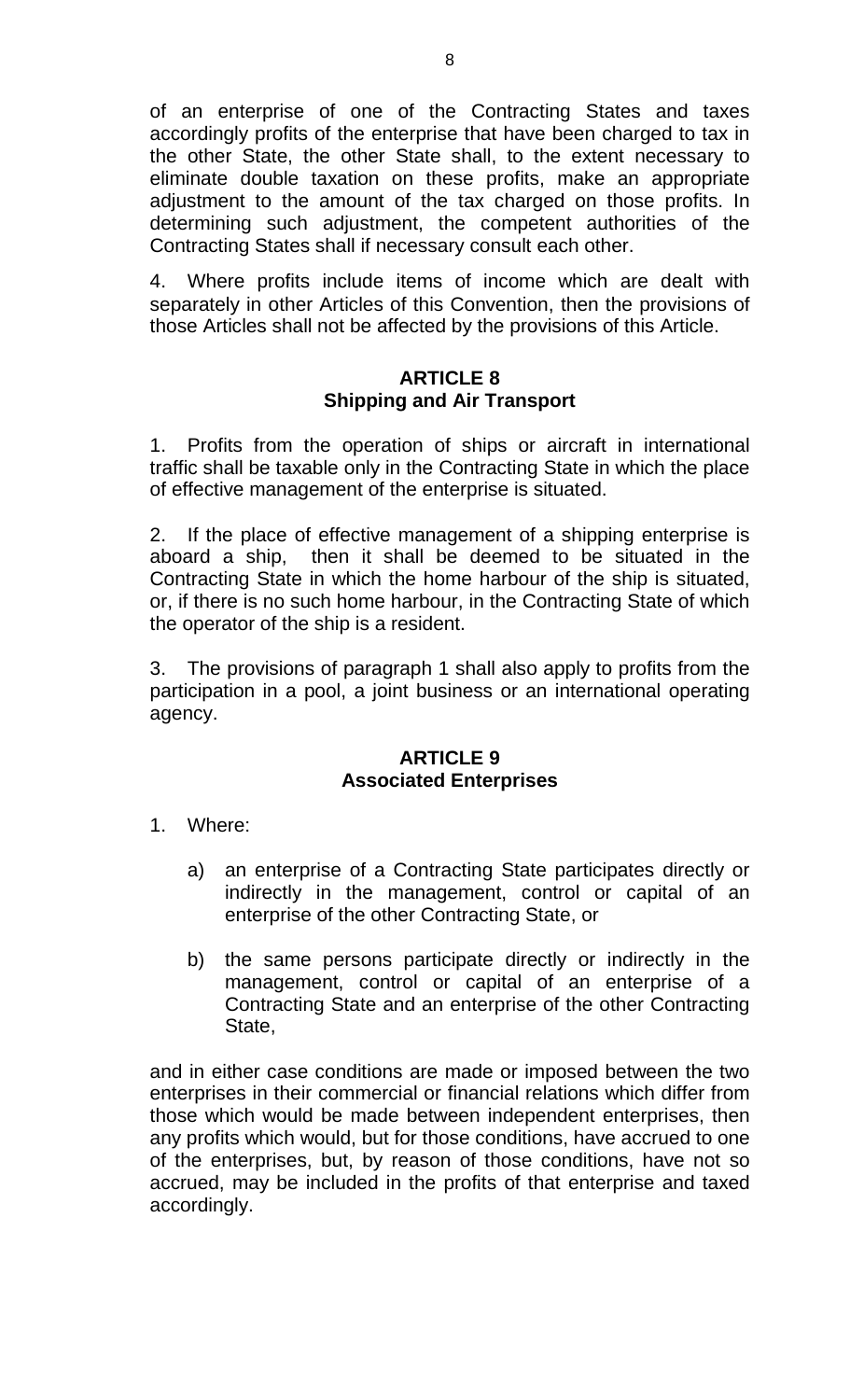2. Where a Contracting State includes in the profits of an enterprise of that State – and taxes accordingly – profits on which an enterprise of the other Contracting State has been charged to tax in that other State and the profits so included are profits which would have accrued to the enterprise of the first-mentioned State if the conditions made between the two enterprises had been those which would have been made between independent enterprises, then that other State shall make an appropriate adjustment to the amount of the tax charged therein on those profits. In determining such adjustment, due regard shall be had to the other provisions of this Convention and the competent authorities of the Contracting States shall, if necessary, consult each other.

### **ARTICLE 10 Dividends and Distributions by a Real Estate Investment Company**

1. Dividends paid by a company which is a resident of a Contracting State to a resident of the other Contracting State may be taxed in that other State.

2. However, such dividends may also be taxed in the Contracting State of which the company paying the dividends is a resident and according to the laws of that State, but if the beneficial owner of the dividend is a resident of the other Contracting State, the tax so charged shall not exceed:

- a) 15 per cent of the gross amount of the dividends if the beneficial owner of the dividends is a resident of the other Contracting State.
- b) 5 per cent of the gross amount of the dividends if the beneficial owner of the dividends is a pension scheme which is a resident of the other Contracting State;

This paragraph shall not affect the taxation of the company in respect of the profits out of which the dividends are paid.

3. Distributions made by a real estate investment company which is a resident of a Contracting State to a resident of the other Contracting State may be taxed in that other State. However, such distributions may also be taxed in the Contracting State of which the real estate investment company making the distributions is a resident and according to the laws of that State, but if the beneficial owner of these distributions is a resident of the other Contracting State and holds directly less than 10 per cent of the capital of that company the tax so charged shall not exceed 20 per cent of the gross amount of the distributions.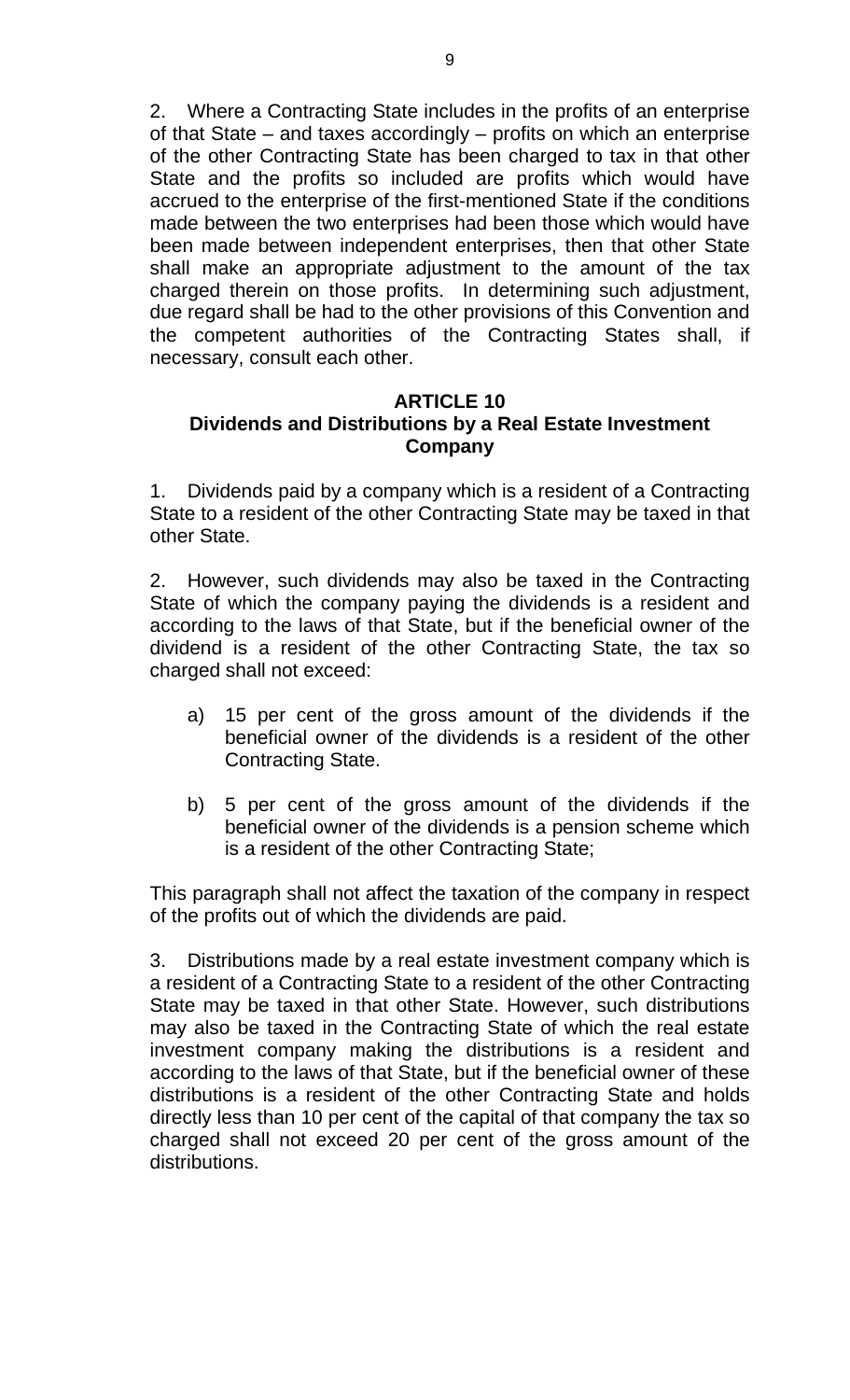This paragraph shall not affect the taxation of the company in respect of the profits out of which the distributions are made.

4. The term "dividends" as used in this Article means income from shares, "jouissance" shares or "jouissance" rights, mining shares, founders' shares, or other rights, not being debt-claims, participating in profits, as well as income from other corporate rights which is subjected to the same taxation treatment as income from shares by the laws of the State of which the company making the distribution is a resident.

5. The provisions of paragraphs 1, 2 and 3 shall not apply if the beneficial owner of the dividends or of the distributions by a real estate investment company, being a resident of a Contracting State, carries on business in the other Contracting State of which the company paying the dividends or making the distributions is a resident, through a permanent establishment situated therein and the holding in respect of which the dividends or distributions are paid is effectively connected with such permanent establishment. In such case the provisions of Article 7 shall apply.

6. Where a company which is a resident of a Contracting State derives profits or income from the other Contracting State, that other State may not impose any tax on the dividends paid by the company, except insofar as such dividends are paid to a resident of that other State or insofar as the holding in respect of which the dividends are paid is effectively connected with a permanent establishment situated in that other State, nor subject the company's undistributed profits to a tax on the company's undistributed profits, even if the dividends paid or the undistributed profits consist wholly or partly of profits or income arising in such other State.

This paragraph shall apply also to distributions made by a real estate investment company.

7. Notwithstanding any other provision of this Convention, where a company which is a resident of a Contracting State has a branch which constitutes a permanent establishment in the other Contracting State, the net profits under article 7, paragraph 1, may be subject to an additional tax in that other State, in accordance with its laws, but the additional charge shall not exceed 5 per cent of the amount of the profits attributable to such permanent establishment.

8. The provisions of this Article shall not apply if it was the main purpose or one of the main purposes of any person concerned with the creation or assignment of the shares or other rights in respect of which the dividend is paid to take advantage of this Article by means of that creation or assignment.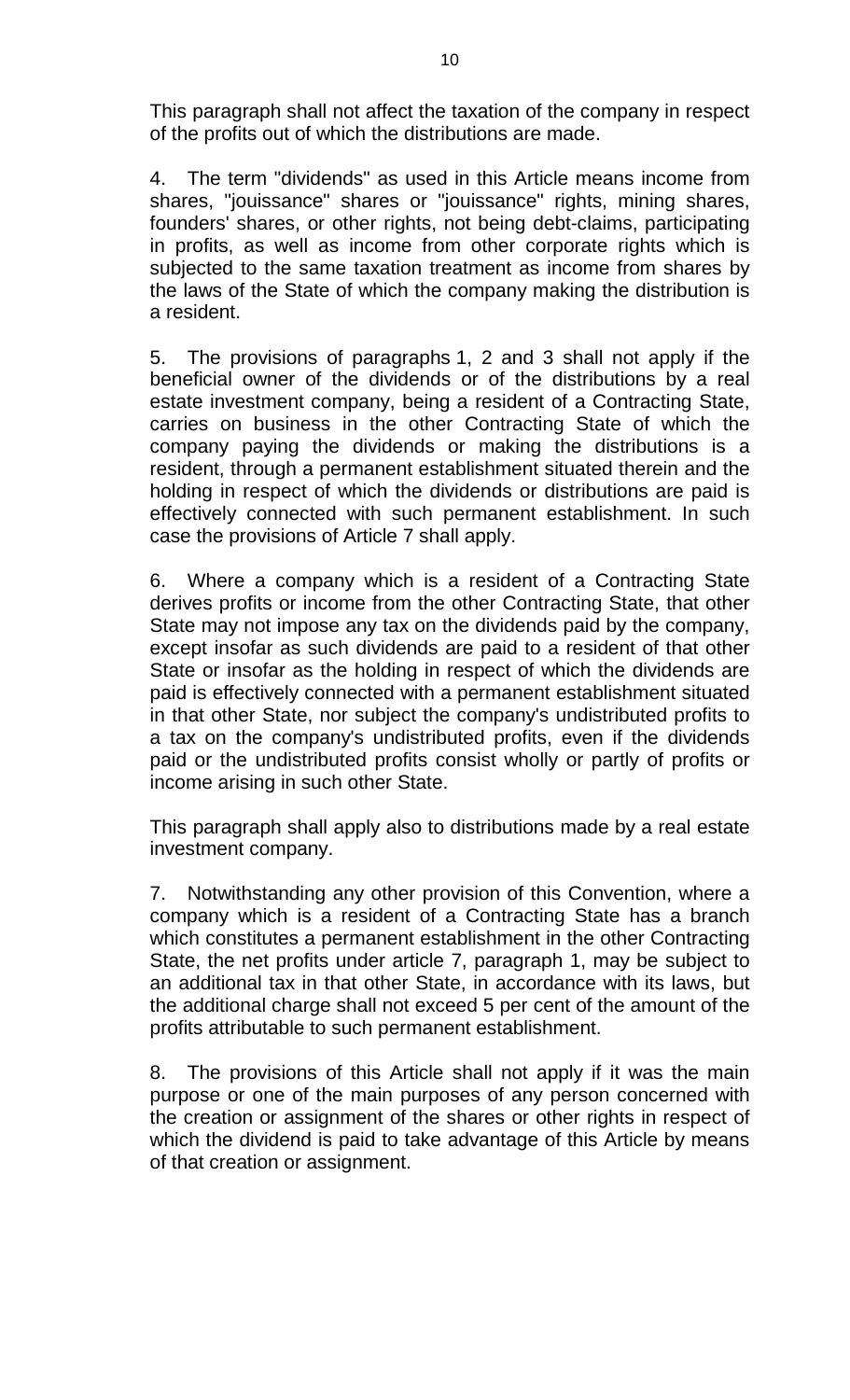#### **ARTICLE 11 Interest**

1. Interest arising in a Contracting State and paid to a resident of the other Contracting State may be taxed in that other State.

2. However, such interest may also be taxed in the Contracting State in which it arises and according to the laws of that State, but if the beneficial owner of the interest is a resident of the other Contracting State, the tax so charged shall not exceed 15 per cent of the gross amount of the interest.

3. Notwithstanding the provisions of paragraph 2, interest arising in a Contracting State and paid to a resident of the other Contracting State shall be taxable only in that other State, if

- a) the beneficial owner of the interest is a Contracting State, the Central Bank of a Contracting State, any of its political subdivisions or local authorities;
- b) the interest is paid by the Government of that Contracting State, a political subdivision, a local authority or the Central Bank thereof;
- c) the beneficial owner of the interest is a pension scheme which is a resident of the other Contracting State;
- d) the beneficial owner of the interest is a resident of the other Contracting State and such interest relates to corporate bonds traded on a Stock Exchange in the first-mentioned State and which were issued by a company which is a resident of that State.

4. The term "interest" as used in this Article means income from debt-claims of every kind, whether or not secured by mortgage and whether or not carrying a right to participate in the debtor's profits, and in particular, income from government securities and income from bonds or debentures, including premiums and prizes attaching to such securities, bonds or debentures. Penalty charges for late payment shall not be regarded as interest for the purpose of this Article.

5. The provisions of paragraphs 1, 2 and 3 shall not apply if the beneficial owner of the interest, being a resident of a Contracting State, carries on business in the other Contracting State in which the interest arises, through a permanent establishment situated therein, and the debt-claim in respect of which the interest is paid is effectively connected with such permanent establishment. In such case the provisions of Article 7 shall apply.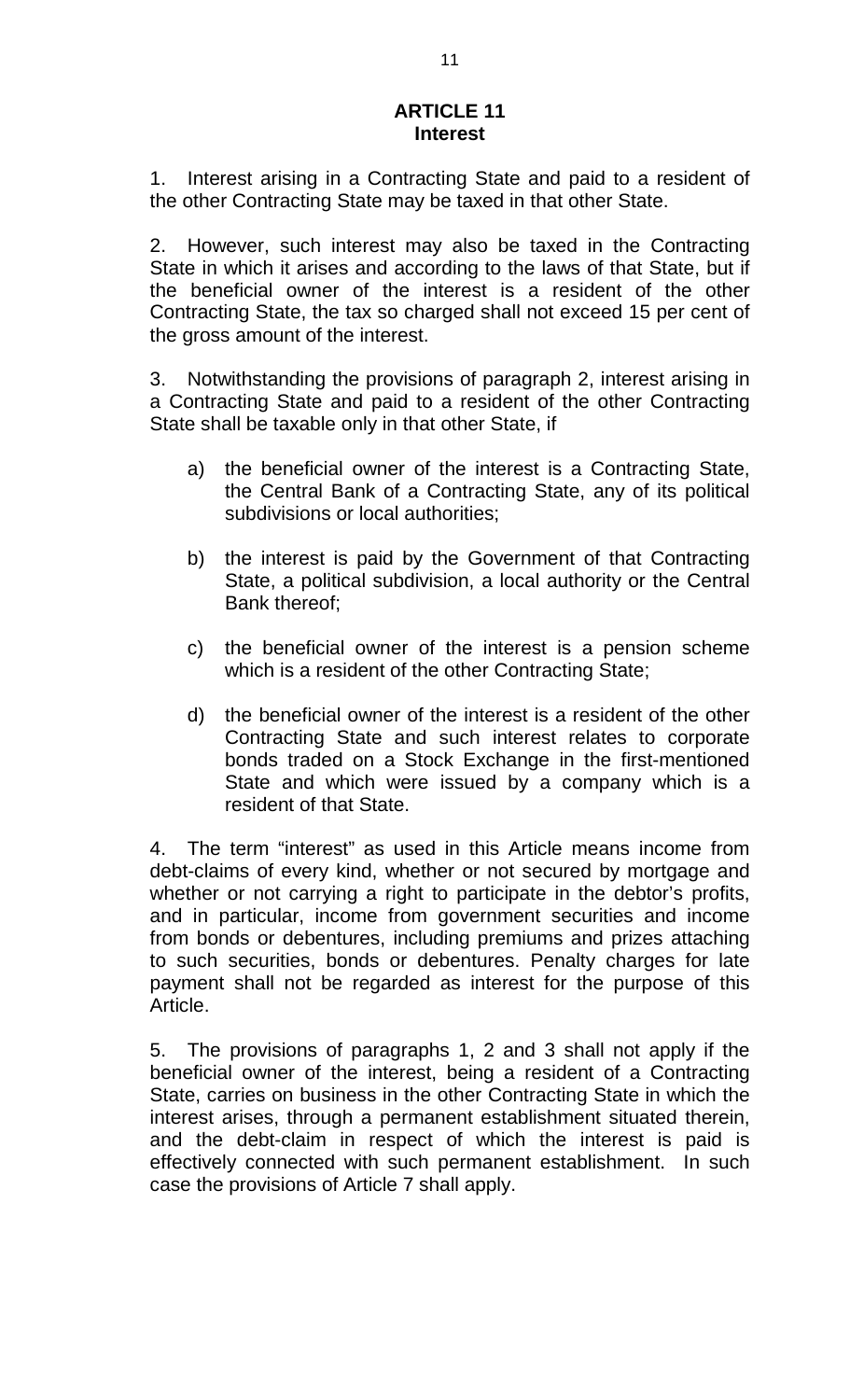6. Interest shall be deemed to arise in a Contracting State when the payer is a resident of that State. Where, however, the person paying the interest, whether he is a resident of a Contracting State or not, has in a Contracting State a permanent establishment in connection with which the indebtedness on which the interest is paid was incurred, and such interest is borne by such permanent establishment, then such interest shall be deemed to arise in the Contracting State in which the permanent establishment is situated.

7. Where, by reason of a special relationship between the payer and the beneficial owner or between both of them and some other person, the amount of the interest, having regard to the debt-claim for which it is paid, exceeds the amount which would have been agreed upon by the payer and the beneficial owner in the absence of such relationship, the provisions of this Article shall apply only to the lastmentioned amount. In such case, the excess part of the payments shall remain taxable according to the laws of each Contracting State, due regard being had to the other provisions of this Convention.

8. The provisions of this Article shall not apply if it was the main purpose or one of the main purposes of any person concerned with the creation or assignment of the debt-claim in respect of which the interest is paid to take advantage of this Article by means of that creation or assignment.

### **ARTICLE 12 Royalties**

1. Royalties arising in a Contracting State and beneficially owned by a resident of the other Contracting State may be taxed in that other State.

2. However, such royalties may also be taxed in the Contracting State in which they arise and according to the laws of that State, but if the beneficial owner of the royalties is a resident of the other contracting State, the tax so charged shall not exceed 15 per cent of the gross amount of the royalties.

3. The term "royalties" as used in this Article means payments of any kind received as a consideration for the use of, or the right to use, any copyright of literary, artistic or scientific work including software, cinematograph films, or films or tapes and other means of image or sound reproduction, any patent, trade mark, drawings, designs or models, plans, secret formulas or processes, or for the use of, or the right to use, industrial, commercial, or scientific equipment or for information (know-how) concerning industrial commercial or scientific experience.

4. The provisions of paragraphs 1 and 2 shall not apply if the beneficial owner of the royalties, being a resident of a Contracting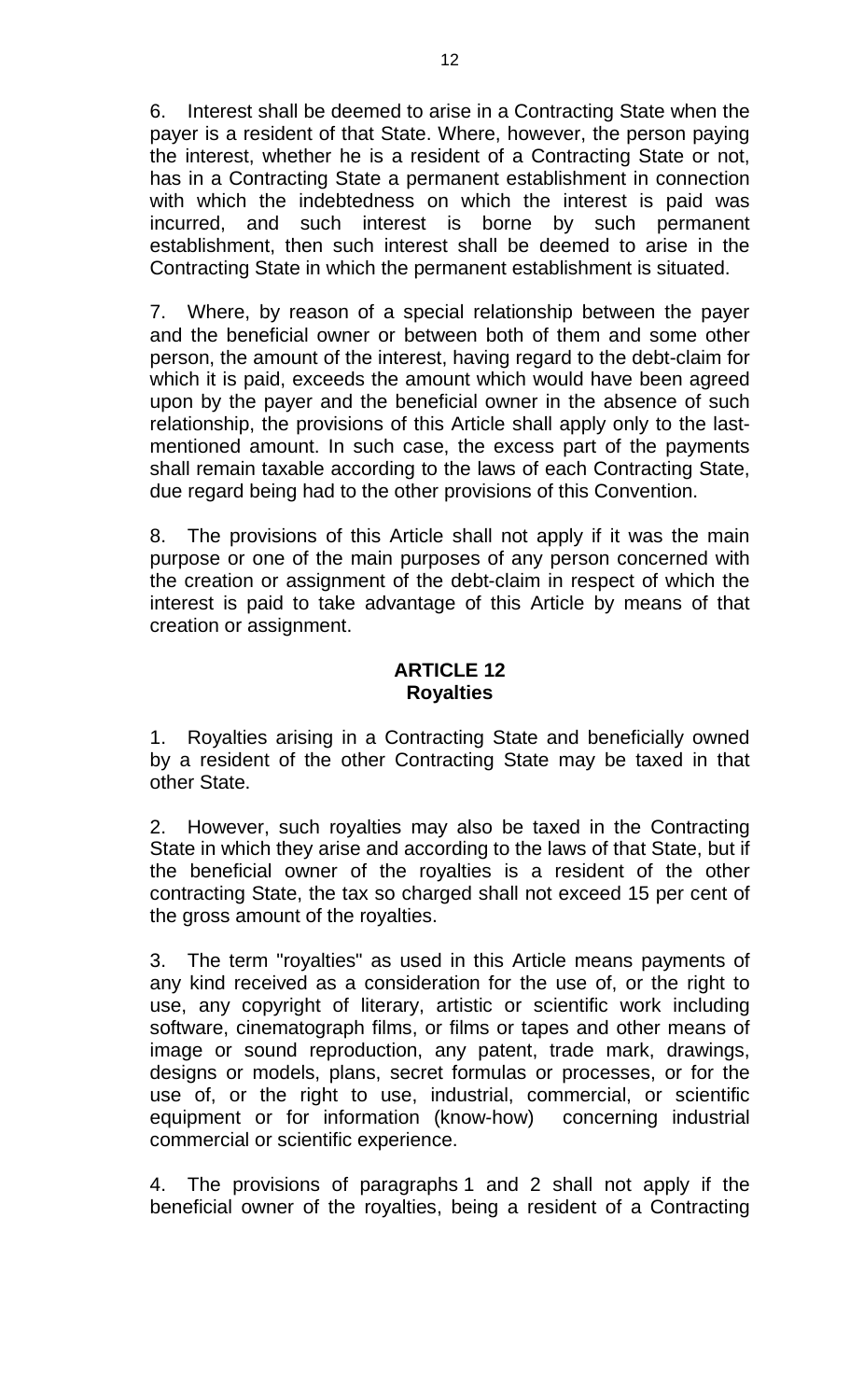State, carries on business in the other Contracting State in which the royalties arise, through a permanent establishment situated therein, and the right or property in respect of which the royalties are paid is effectively connected with such permanent establishment. In such case the provisions of Article 7 shall apply.

5. Royalties shall be deemed to arise in a Contracting State when the payer is a resident of that State. Where, however, the person paying the royalties, whether he is a resident of a Contracting State or not, has in a Contracting State a permanent establishment in connection with which the liability to pay the royalties was incurred, and such royalties are borne by such permanent establishment, then such royalties shall be deemed to arise in the Contracting State in which the permanent establishment is situated.

6. Where, by reason of a special relationship between the payer and the beneficial owner or between both of them and some other person, the amount of the royalties, having regard to the use, right or information for which they are paid, exceeds the amount which would have been agreed upon by the payer and the beneficial owner in the absence of such relationship, the provisions of this Article shall apply only to the last-mentioned amount. In such case, the excess part of the payments shall remain taxable according to the laws of each Contracting State, due regard being had to the other provisions of this Convention.

7. The provisions of this Article shall not apply if it was the main purpose or one of the main purposes of any person concerned with the creation or assignment of the rights in respect of which the royalties are paid to take advantage of this Article by means of that creation or assignment.

# **ARTICLE 13 Capital Gains**

1. Gains derived by a resident of a Contracting State from the alienation of immovable property referred to in Article 6 and situated in the other Contracting State may be taxed in that other State.

- 2. a) Gains derived by a resident of a Contracting State from the alienation of shares or comparable interests, deriving more than 50 per cent of their value directly or indirectly from immovable property situated in the other Contracting State may be taxed in that other State.
	- b) Sub-paragraph a) shall not apply to gains from the alienation of shares in which there is regular trading on a Stock Exchange, if the gains were derived by a resident of a Contracting State who was the beneficial owner of the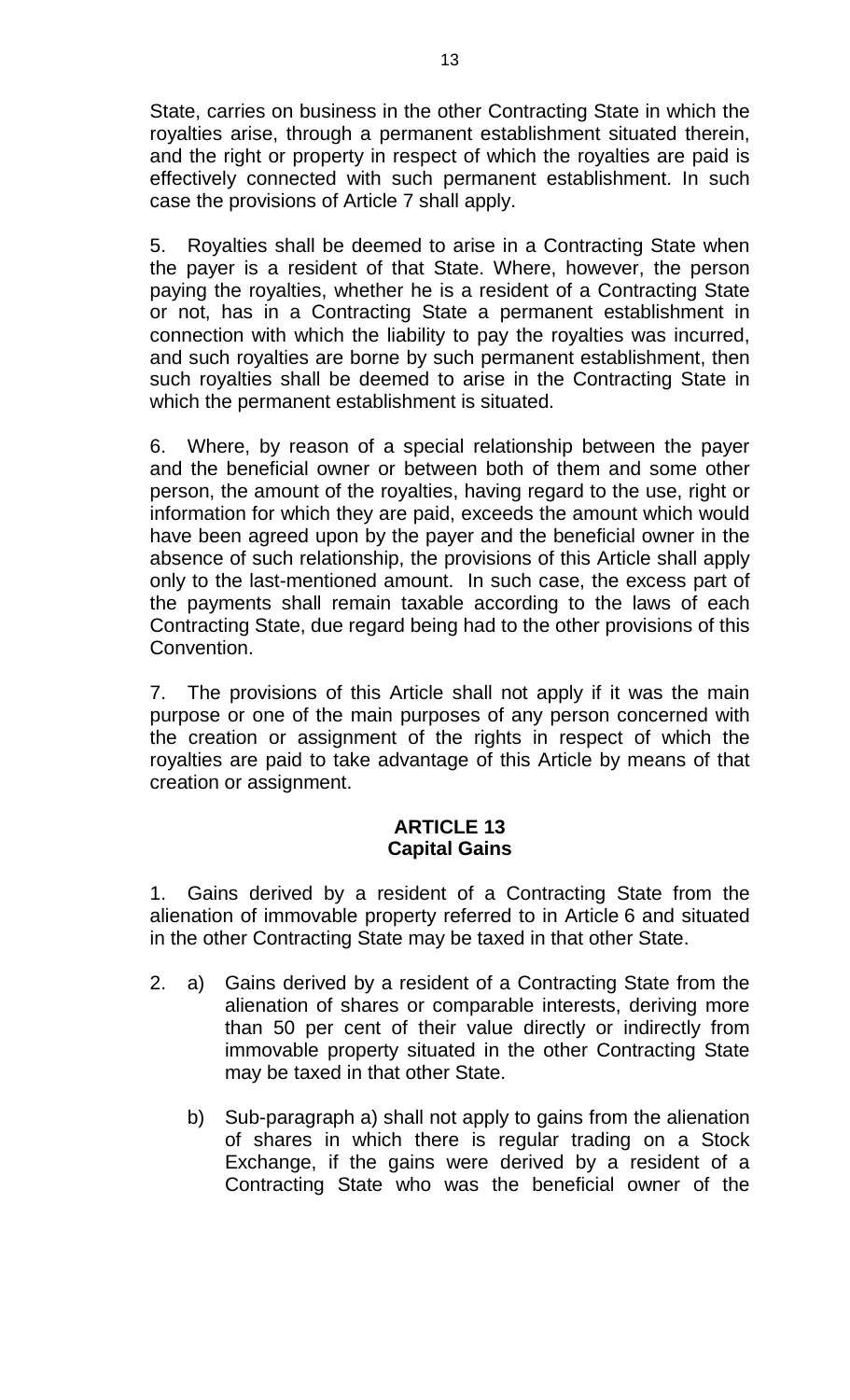alienated shares for the whole period for which the capital gains are calculated, unless:

- (i) the gains are from the alienation of shares in a real estate investment company mentioned in Article 10; or
- (ii) the shares were acquired at a time when the company was not listed on a Stock Exchange. In such case, only the gains computed by reference to a period before which there was regular trading in those shares on a Stock Exchange may be taxed in the other Contracting State; or
- (iii) the gains are from the alienation of shares as a result of a takeover bid.

3. Gains from the alienation of movable property forming part of the business property of a permanent establishment which an enterprise of a Contracting State has in the other Contracting State, including such gains from the alienation of such a permanent establishment (alone or with the whole enterprise), may be taxed in that other State.

4. Gains from the alienation of ships or aircraft operated in international traffic or movable property pertaining to the operation of such ships or aircraft, shall be taxable only in that Contracting State in which the effective management of the enterprise is situated.

5. Gains derived by a resident of a Contracting State from the alienation of shares or comparable interests representing more than 50 per cent of the vote, value or capital stock in a company resident of the other contracting State may be taxed in that other State. However, the tax so charged shall not exceed 5 per cent of the taxable capital gain.

6. Gains from the alienation of any property other than that referred to in paragraphs 1, 2, 3, 4 and 5 shall be taxable only in the Contracting State of which the alienator is a resident, if that resident was a beneficial owner of the alienated property for the whole period for which the capital gains are calculated.

7. Where a person, who was a resident of a Contracting State and has become a resident of the other Contracting State, paragraph 5 shall not prevent the first-mentioned State from taxing under its domestic law the capital gains on property of that person at the time of change of residence. In the case of subsequent alienation of such property capital gains on such property up to the time of change of residence shall not be taxed in the other State. In such case, capital gains will be taxed proportionately by both Contracting States in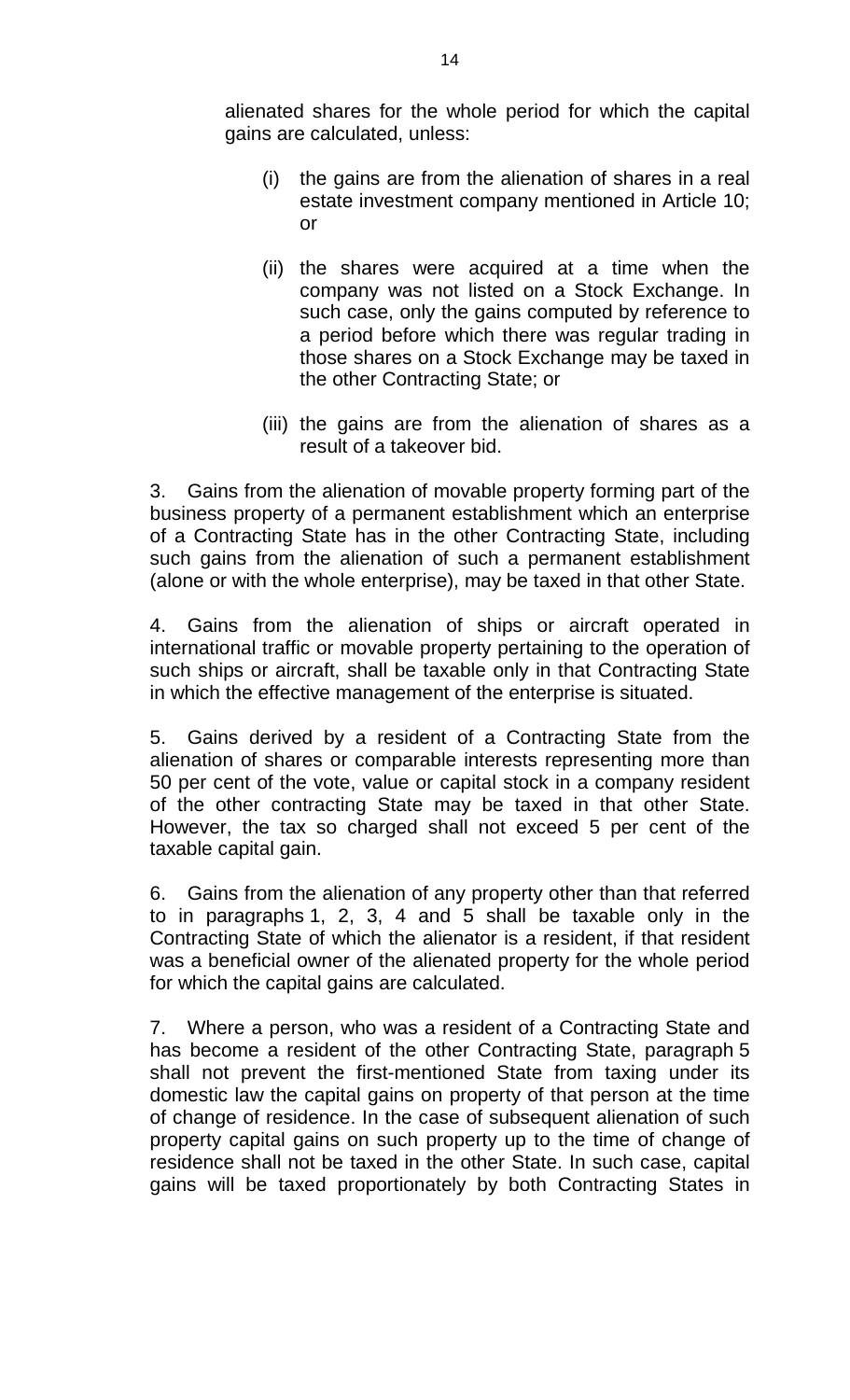accordance with the period that the alienator was a resident of each Contracting State.

8. Notwithstanding the provisions of previous paragraphs of this Article, a Contracting State may tax gains from the alienation of property situated in that State, where the alienator is a resident of the other Contracting State and the alienation is not subject to tax in the other Contracting State. Shares or comparable interests of a company which is a resident of a Contracting State shall be regarded as a property situated in that Contracting State.

9. The provisions of this Article shall not apply if it was the main purpose or one of the main purposes of any person concerned with the creation or assignment of the rights in respect of which the income is paid to take advantage of this Article by means of that creation or assignment.

# **ARTICLE 14 Income From Employment**

1. Subject to the provisions of Articles 15, 17, 18 and 19, salaries, wages and other similar remuneration derived by a resident of a Contracting State in respect of an employment shall be taxable only in that State unless the employment is exercised in the other Contracting State. If the employment is so exercised, such remuneration as is derived therefrom may be taxed in that other State.

2. Notwithstanding the provisions of paragraph 1, remuneration derived by a resident of a Contracting State in respect of an employment exercised in the other Contracting State shall be taxable only in the first-mentioned State if:

- a) the recipient is present in the other State for a period or periods not exceeding in the aggregate 183 days in any twelve month period commencing or ending in the fiscal year concerned; and
- b) the remuneration is paid by, or on behalf of, an employer who is not a resident of the other State; and
- c) the remuneration is not borne by a permanent establishment which the employer has in the other State.

3. Notwithstanding the preceding provisions of this Article, remuneration derived in respect of an employment exercised aboard a ship or aircraft operated in international traffic by an enterprise of a Contracting State may be taxed in the Contracting State in which the place of effective management of the enterprise is situated.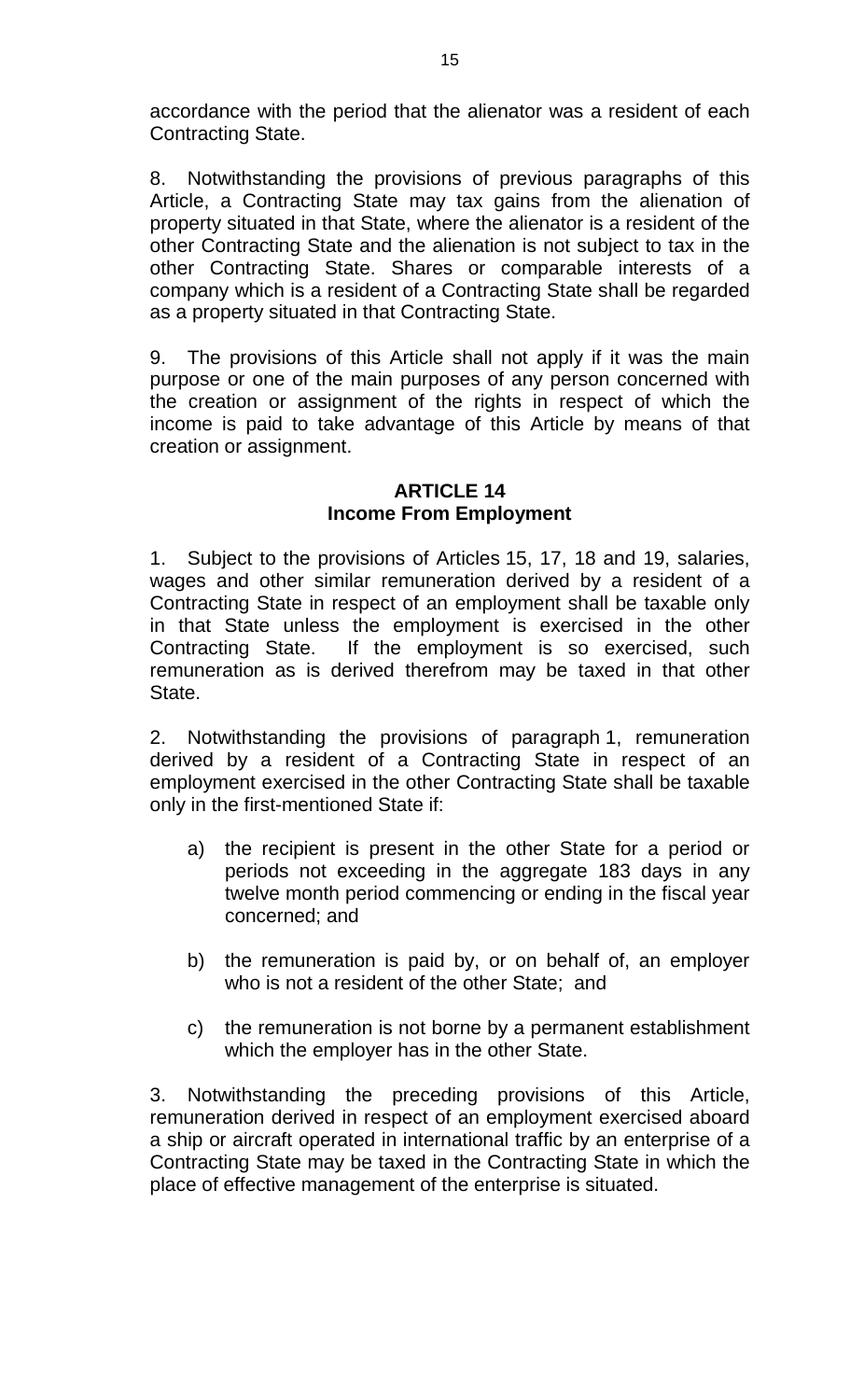4. Income from severance pay paid to a resident of a Contracting State in consideration of past employment in both Contracting States, shall be taxed in each Contracting State according to the period of employment in that State.

### **ARTICLE 15 Directors' Fees**

Directors' fees and other similar payments derived by a resident of a Contracting State in his capacity as a member of the board of directors of a company which is a resident of the other Contracting State may be taxed in that other State.

## **ARTICLE 16 Artistes and Sportspersons**

1. Notwithstanding the provisions of Articles 7 and 14, income derived by a resident of a Contracting State as an entertainer, such as a theatre, motion picture, radio or television artiste, or a musician, or as a sportsperson, from his personal activities as such exercised in the other Contracting State, may be taxed in that other State.

2. Where income in respect of personal activities exercised by an entertainer or a sportsperson in his capacity as such accrues not to the entertainer or sportsperson himself but to another person, that income may, notwithstanding the provisions of Articles 7 and 14, be taxed in the Contracting State in which the activities of the entertainer or sportsperson are exercised.

3. The provisions of paragraphs 1 and 2 shall not apply to income derived from activities exercised in a Contracting State by an entertainer or sportsman if the visit to that State is supported in more than 50 per cent by one or both of the Contracting States or local authorities thereof or by public funds of one or both of the Contracting States or by an institution which is recognised by one or both of the Contracting States as a not-for-profit institution. In such a case, the income shall be taxable in accordance with the provisions of Article 7 or 14, as the case may be**.** 

# **ARTICLE 17 Pensions**

Subject to the provisions of paragraph 2 of Article 18, pensions and other similar remuneration paid to a resident of a Contracting State in consideration of past employment shall be taxable only in that State.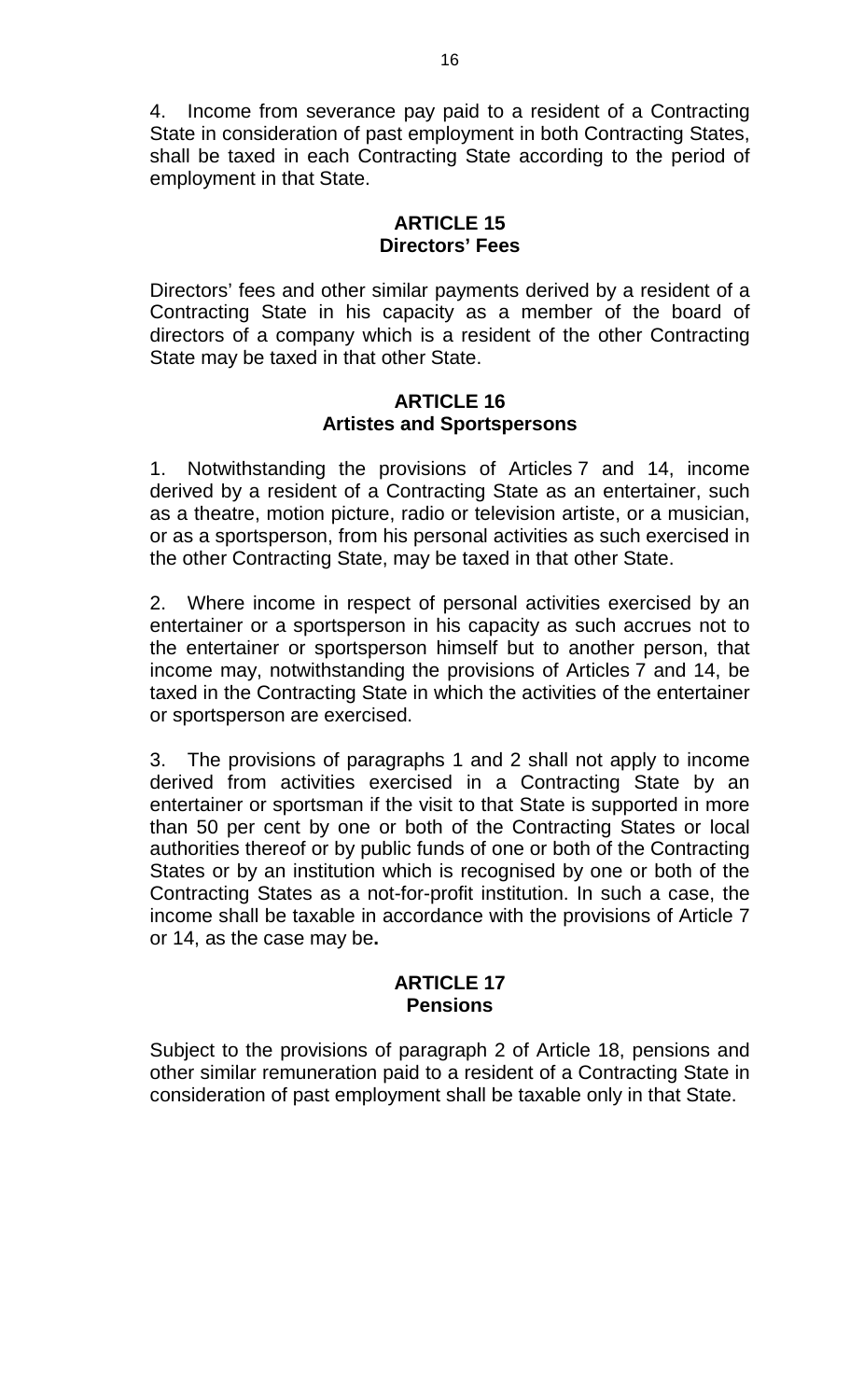### **ARTICLE 18 Government Service**

- 1. a) Salaries, wages and other similar remuneration paid by a Contracting State or a political subdivision or a local authority thereof to an individual in respect of services rendered to that State or subdivision or authority shall be taxable only in that State.
	- b) However, such salaries, wages and other similar remuneration shall be taxable only in the other Contracting State if the services are rendered in that State and the individual is a resident of that State who:
		- (i) is a national of that State; or
		- (ii) did not become a resident of that State solely for the purpose of rendering the services.

2. Notwithstanding the provisions of paragraph 1, pensions and other similar remuneration paid by, or out of funds created by, a Contracting State or a political subdivision or a local authority thereof to an individual in respect of services rendered to that State or subdivision or authority shall be taxable only in that State.

3. The provisions of Articles 14, 15, 16 and 17 shall apply to salaries, wages, pensions, and other similar remuneration in respect of services rendered in connection with a business carried on by a Contracting State or a political subdivision or a local authority thereof.

# **ARTICLE 19 Professors, Teachers and Researchers**

1. An individual who visits one of the Contracting States for the purpose of teaching or engaging in research at a university, college, school or other recognised educational institution in that Contracting State, and who immediately before that visit was a resident of the other Contracting State, shall, for a period not exceeding three years from the date of his first arrival in that first-mentioned State for that purpose, be exempt from tax in that Contracting State on the remuneration for such teaching or research.

2. No exemption shall be granted under paragraph 1 with respect to any remuneration for research if such research is undertaken not in the public interest but primarily for the private benefit of a specific person or persons.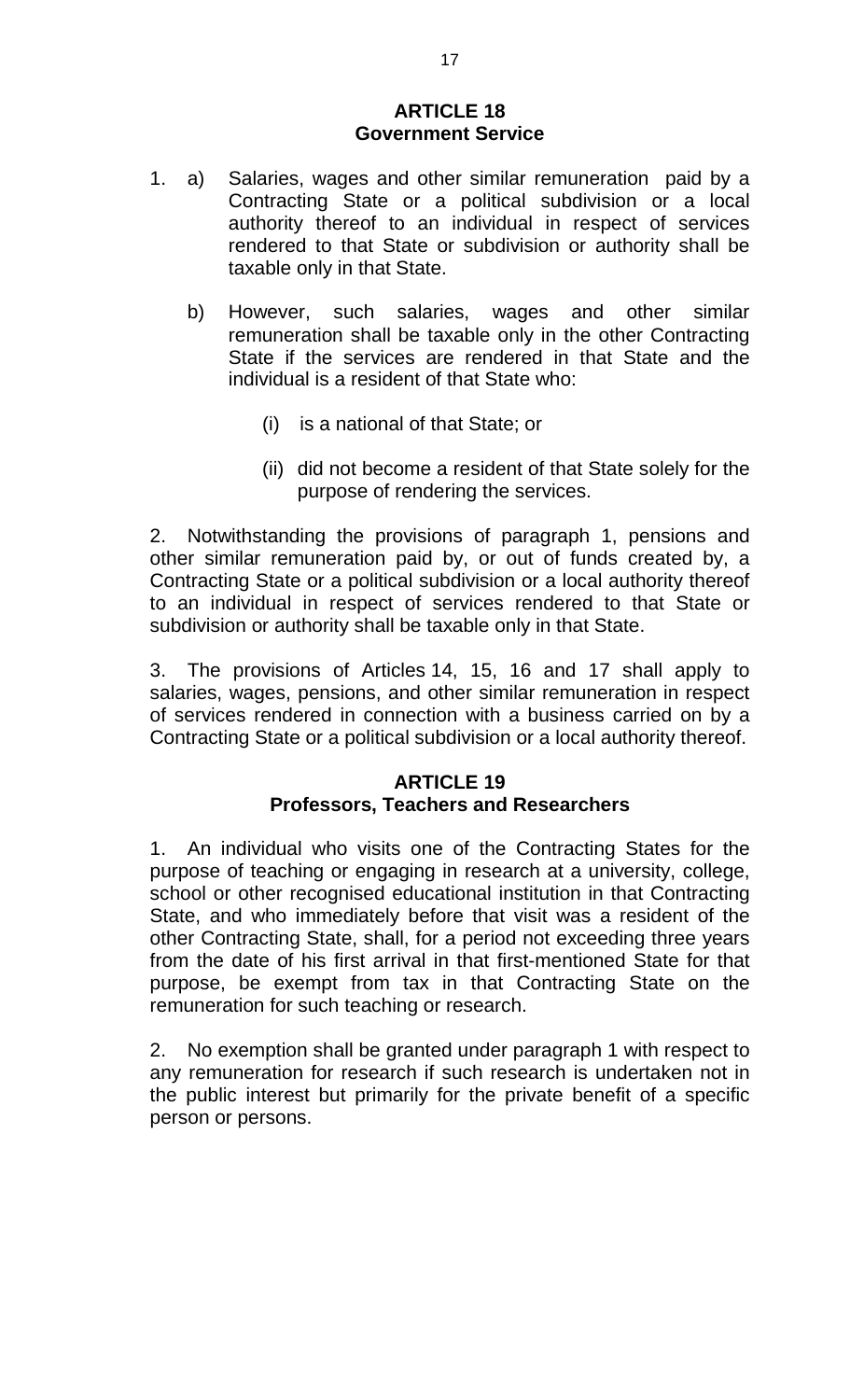#### **ARTICLE 20 Students**

Payments which a student or business apprentice who is or was immediately before visiting a Contracting State a resident of the other Contracting State and who is present in the first-mentioned State solely for the purpose of his education or training receives for the purpose of his maintenance, education or training shall not be taxed in that State, provided that such payments arise from sources outside that State.

### **ARTICLE 21 Other Income**

1. Items of income beneficially owned by a resident of a Contracting State, wherever arising, not dealt with in the foregoing Articles of this Convention shall be taxable only in that State.

2. The provisions of paragraph 1 shall not apply to income, other than income from immovable property as defined in paragraph 2 of Article 6, if the beneficial owner of such income, being a resident of a Contracting State, carries on business in the other Contracting State through a permanent establishment situated therein, and the right or property in respect of which the income is paid is effectively connected with such permanent establishment. In such case the provisions of Article 7 shall apply.

3. Where, by reason of a special relationship between the resident referred to in paragraph 1 and some other person, or between both of them and some third person, the amount of the income referred to in that paragraph exceeds the amount (if any) which would have been agreed upon between them in the absence of such a relationship, the provisions of this Article shall apply only to the last-mentioned amount. In such a case, the excess part of the income shall remain taxable according to the laws of each Contracting State, due regard being had to the other applicable provisions of this Convention.

4. Notwithstanding the provisions of previous paragraphs of this Article, items beneficially owned by a resident of a Contracting State and arising in the other Contracting State may be taxed in that other State, if aforesaid items of income are not subject to tax in the firstmentioned Contracting State.

5. The provisions of this Article shall not apply if it was the main purpose or one of the main purposes of any person concerned with the creation or assignment of the rights in respect of which the income is paid to take advantage of this Article by means of that creation or assignment.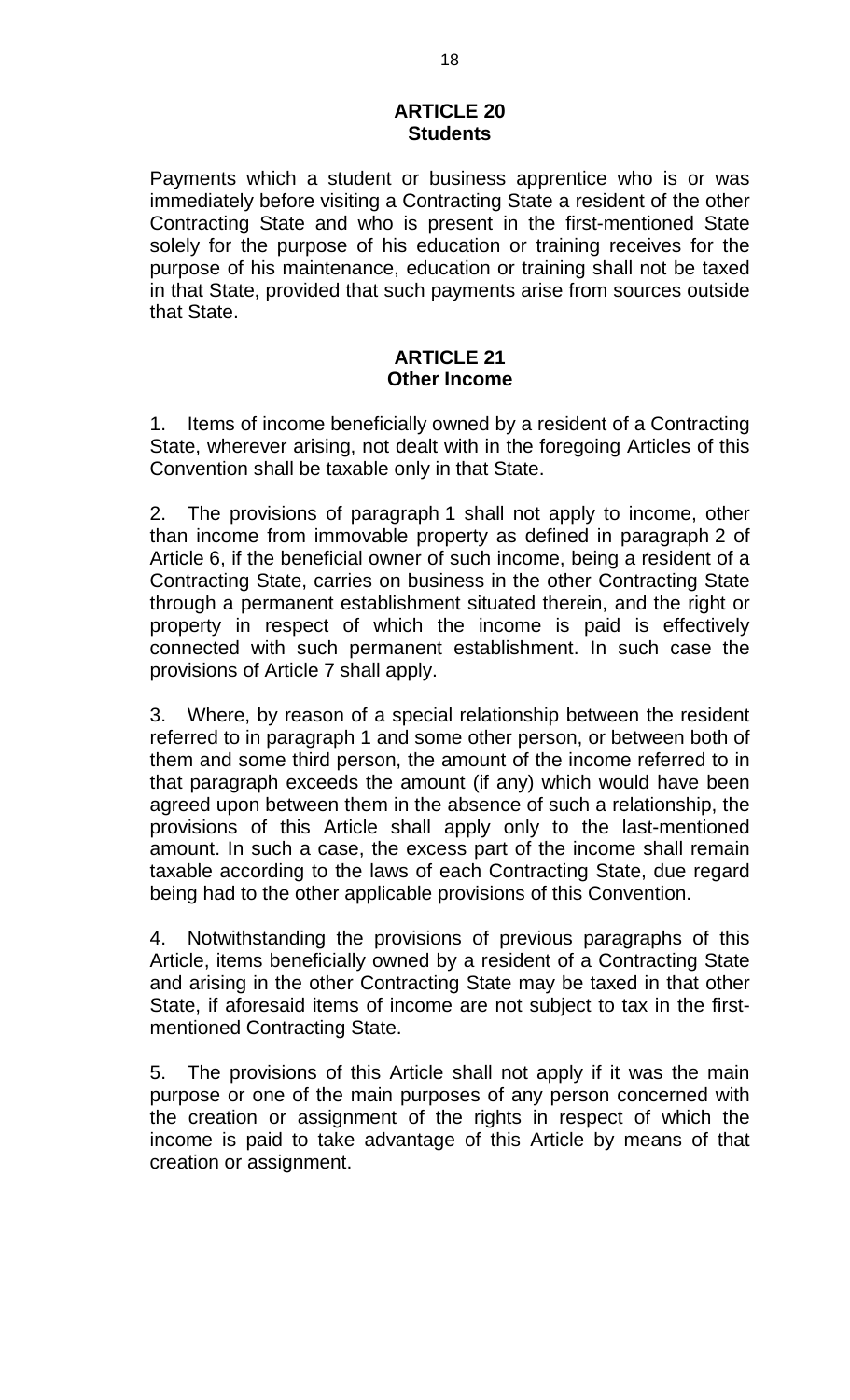### **Chapter IV Methods for Elimination of Double Taxation**

# **ARTICLE 22 Elimination of Double Taxation**

1. In the case of Panama double taxation shall be avoided as follows:

- a) where a resident of Panama derives income which, in accordance with the provisions of this Convention, may be taxed in Israel, Panama will exempt such income from taxes.
- b) where, in accordance with any provision of the Convention income derived by a resident of Panama is exempt from tax in Panama, Panama may nevertheless, in calculating the amount of tax on the remaining income or capital of such resident, take into account the exempted income.
- 2. In the case of Israel double taxation shall be avoided as follows:
	- a) where a resident of Israel derives income which, in accordance with the provisions of this Convention, may be taxed in Panama, Israel shall (subject to the laws of Israel regarding the allowance of a credit of foreign taxes, which shall not affect the general principle contained in this paragraph) allow as a deduction from the tax on the income of that resident, an amount equal to the tax paid in Panama.
	- b) such deductions shall not, however, exceed that part of the income tax as computed before the deduction is given, which is attributable to the income which may be taxed in Panama.

3. For the purposes of paragraphs 1 and 2, profits, income and gains owned by a resident of a Contracting State which may be taxed in the other Contracting State in accordance with this Convention shall be deemed to arise from sources in that other State.

# **Chapter V Special Provisions**

#### **ARTICLE 23 Non-discrimination**

1. Nationals of a Contracting State shall not be subjected in the other Contracting State to any taxation or any requirement connected therewith which is other or more burdensome than the taxation and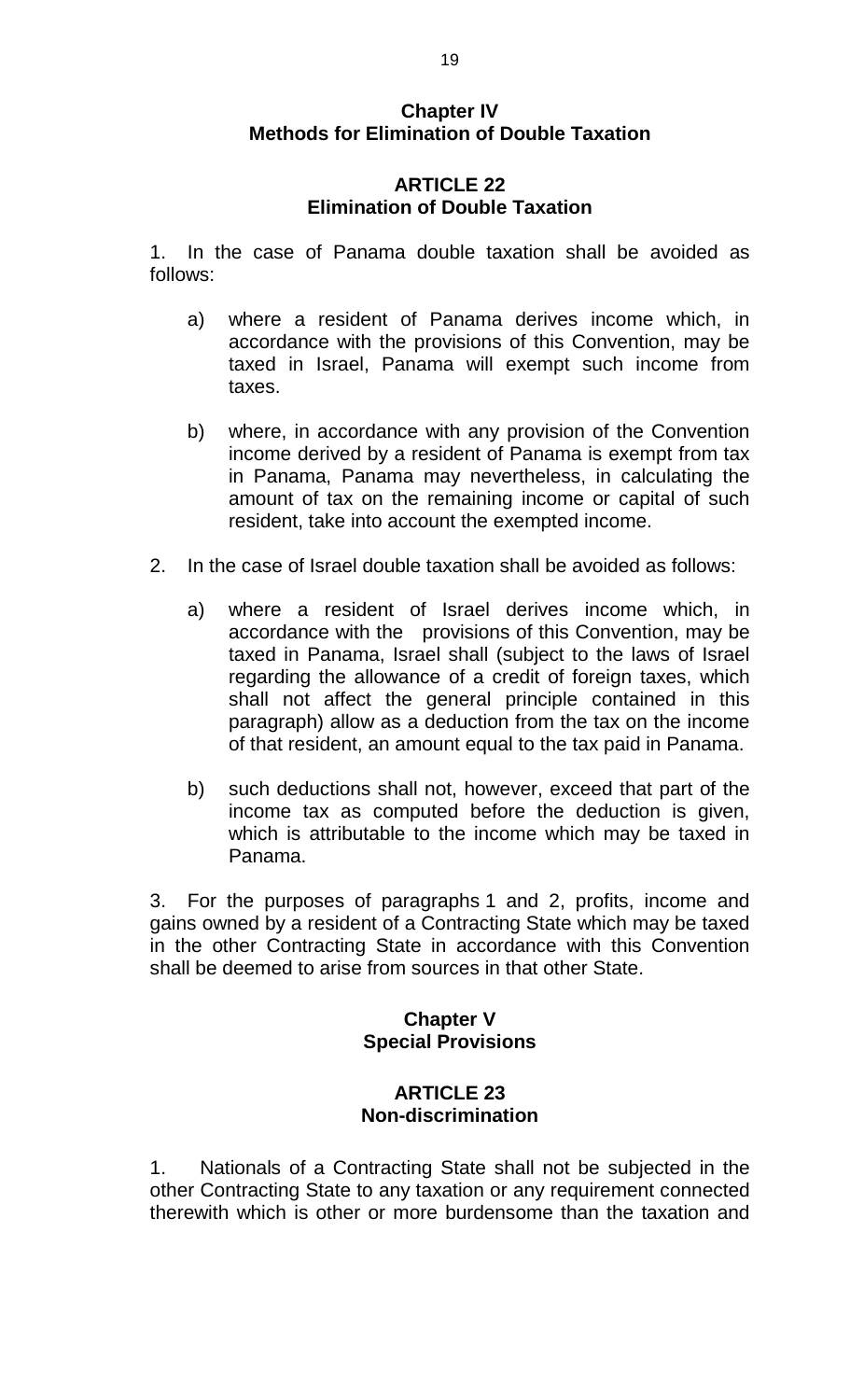connected requirements to which nationals of that other State in the same circumstances, in particular with respect to residence, are or may be subjected.

2. The taxation on a permanent establishment which an enterprise of a Contracting State has in the other Contracting State shall not be less favourably levied in that other State than the taxation levied on enterprises of that other State carrying on the same activities.

3. Except where the provisions of paragraph 1 of Article 9, paragraph 7 of Article 11, paragraph 6 of Article 12 or paragraph 3 of Article 21 apply, interest, royalties and other disbursements paid by an enterprise of a Contracting State to a resident of the other Contracting State shall, for the purpose of determining the taxable profits of such enterprise, be deductible under the same conditions as if they had been paid to a resident of the first-mentioned State.

4. Enterprises of a Contracting State, the capital of which is wholly or partly owned or controlled, directly or indirectly, by one or more residents of the other Contracting State, shall not be subjected in the first-mentioned State to any taxation or any requirement connected therewith which is other or more burdensome than the taxation and connected requirements to which other similar enterprises of the firstmentioned State are or may be subjected.

5. Nothing contained in this Article shall be construed as obliging either Contracting State to grant to individuals not resident in that State any of the personal allowances, reliefs and reductions for tax purposes which are granted to individuals so resident or to its nationals.

6. The provisions of this Article shall apply to the taxes referred to in Article 2 of this Convention.

### **ARTICLE 24 Mutual Agreement Procedure**

1. Where a person considers that the actions of one or both of the Contracting States result or will result for him in taxation not in accordance with the provisions of this Convention, he may, irrespective of the remedies provided by the domestic law of those States, present his case to the competent authority of the Contracting State of which he is a resident or, if his case comes under paragraph 1 of Article 23, to that of the Contracting State of which he is a national. The case must be presented within three years from the first notification of the action resulting in taxation not in accordance with the provisions of the Convention.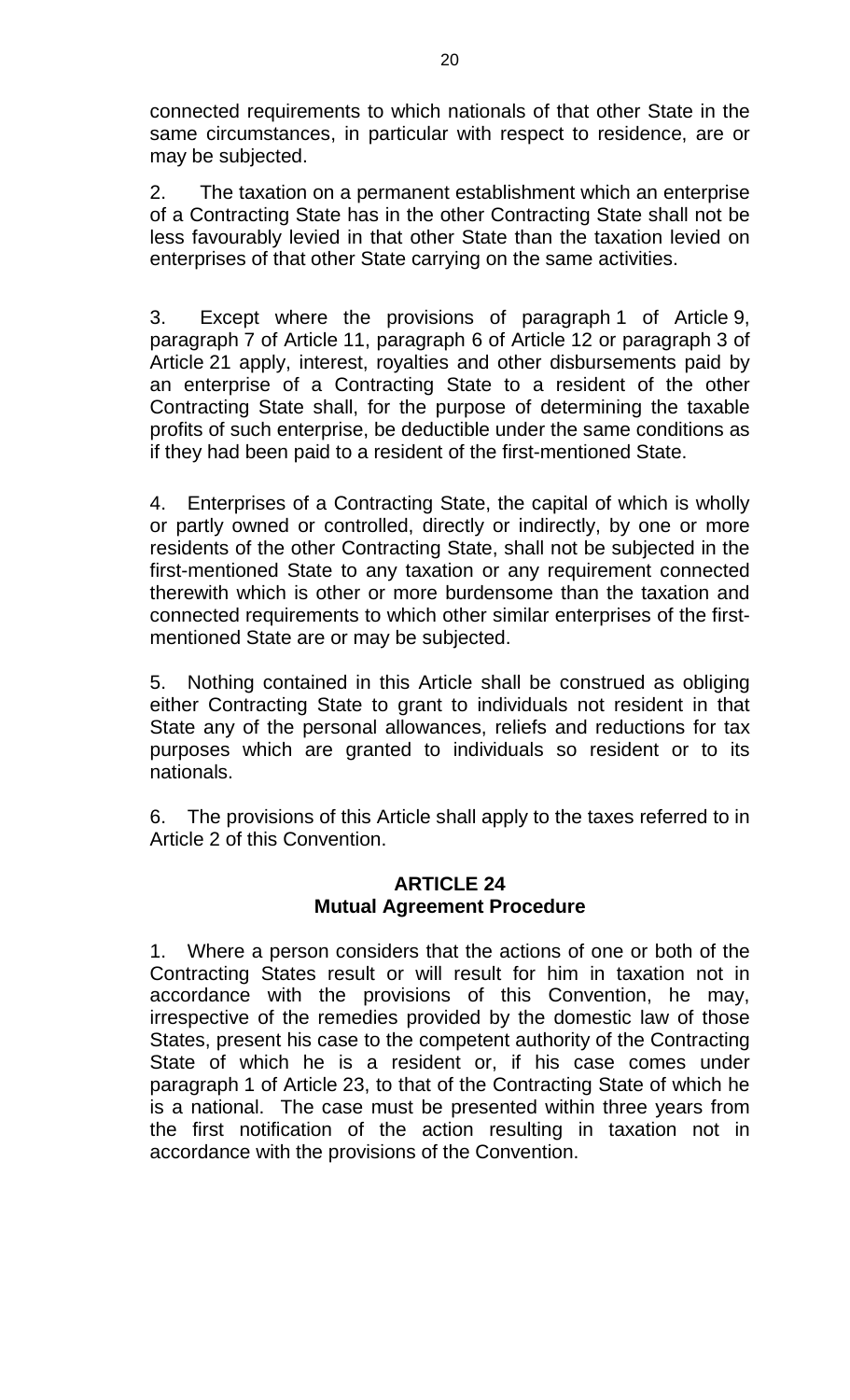2. The competent authority shall endeavour, if the objection appears to it to be justified and if it is not itself able to arrive at a satisfactory solution, to resolve the case by mutual agreement with the competent authority of the other Contracting State, with a view to the avoidance of taxation which is not in accordance with the Convention. Any agreement reached shall be implemented notwithstanding any time limits in the domestic law of the Contracting States.

3. The competent authorities of the Contracting States shall endeavour to resolve by mutual agreement any difficulties or doubts arising as to the interpretation or application of the Convention. They may also consult together for the elimination of double taxation in cases not provided for in the Convention.

4. The competent authorities of the Contracting States may communicate with each other directly for the purpose of reaching an agreement in the sense of the preceding paragraphs.

# **ARTICLE 25 Exchange of Information**

1. The competent authorities of the Contracting States shall exchange such information as is foreseeably relevant for carrying out the provisions of this Convention or to the administration or enforcement of the domestic laws of the Contracting States concerning taxes covered by this Convention imposed on behalf of the Contracting States, or of their political subdivisions or local authorities, insofar as the taxation thereunder is not contrary to this Convention. The exchange of information is not restricted by Article 1.

2. Any information received under paragraph 1 by a Contracting State shall be treated as secret in the same manner as information obtained under the domestic laws of that State and shall be disclosed only to persons or authorities (including courts and administrative bodies) concerned with the assessment or collection of, the enforcement or prosecution in respect of, the determination of appeals in relation to taxes of every kind and description. Such persons or authorities shall use the information only for such purposes. They may disclose the information in public court proceedings or in judicial decisions.

3. In no case shall the provisions of paragraphs 1 and 2 be construed so as to impose on a Contracting State the obligation:

 a) to carry out administrative measures at variance with the laws and administrative practice of that or of the other Contracting State;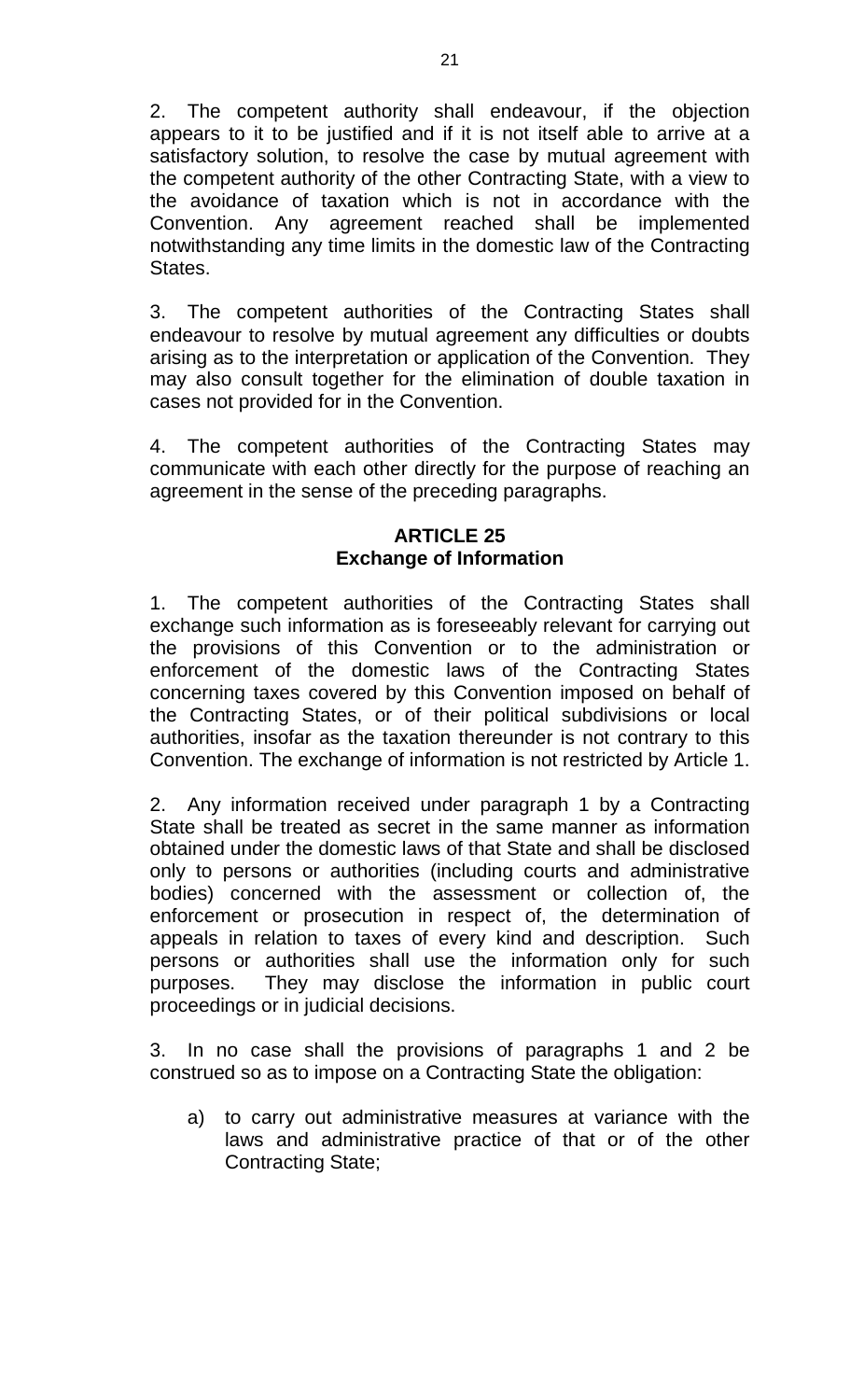- b) to supply information which is not obtainable under the laws or in the normal course of the administration of that or of the other Contracting State;
- c) to supply information which would disclose any trade, business, industrial, commercial or professional secret or trade process, or information the disclosure of which would be contrary to public policy (ordre public).

4. If information is requested by a Contracting State in accordance with this Article, the other Contracting State shall use its information gathering measures to obtain the requested information, even though that other State may not need such information for its own tax purposes. The obligation contained in the preceding sentence is subject to the limitations of paragraph 3 but in no case shall such limitations be construed to permit a Contracting State to decline to supply information solely because it has no domestic interest in such information.

5. In no case shall the provisions of paragraph 3 be construed to permit a Contracting State to decline to supply information solely because the information is held by a bank, other financial institution, nominee or person acting in an agency or a fiduciary capacity or because it relates to ownership interests in a person.

### **ARTICLE 26 Limitation of Benefits**

1. Notwithstanding any other provision of this Convention, a resident of a Contracting State shall not receive the benefit of any reduction in or exemption from taxes provided for in this Convention by the other Contracting State if the main purpose or one of the main purposes of the creation or existence of such resident or any person connected with such resident was to obtain the benefits under this Convention that would not otherwise be available.

2. Nothing in this Convention shall affect the application of the domestic provisions to prevent fiscal evasion and tax avoidance concerning the limitation of expenses and any deductions arising from transaction between enterprises of a Contracting State and enterprises situated in the other Contracting State, if the main purpose or one of the main purposes of the creation of such enterprises or of the transactions undertaken between them, was to obtain the benefits under this Convention, that would not otherwise be available.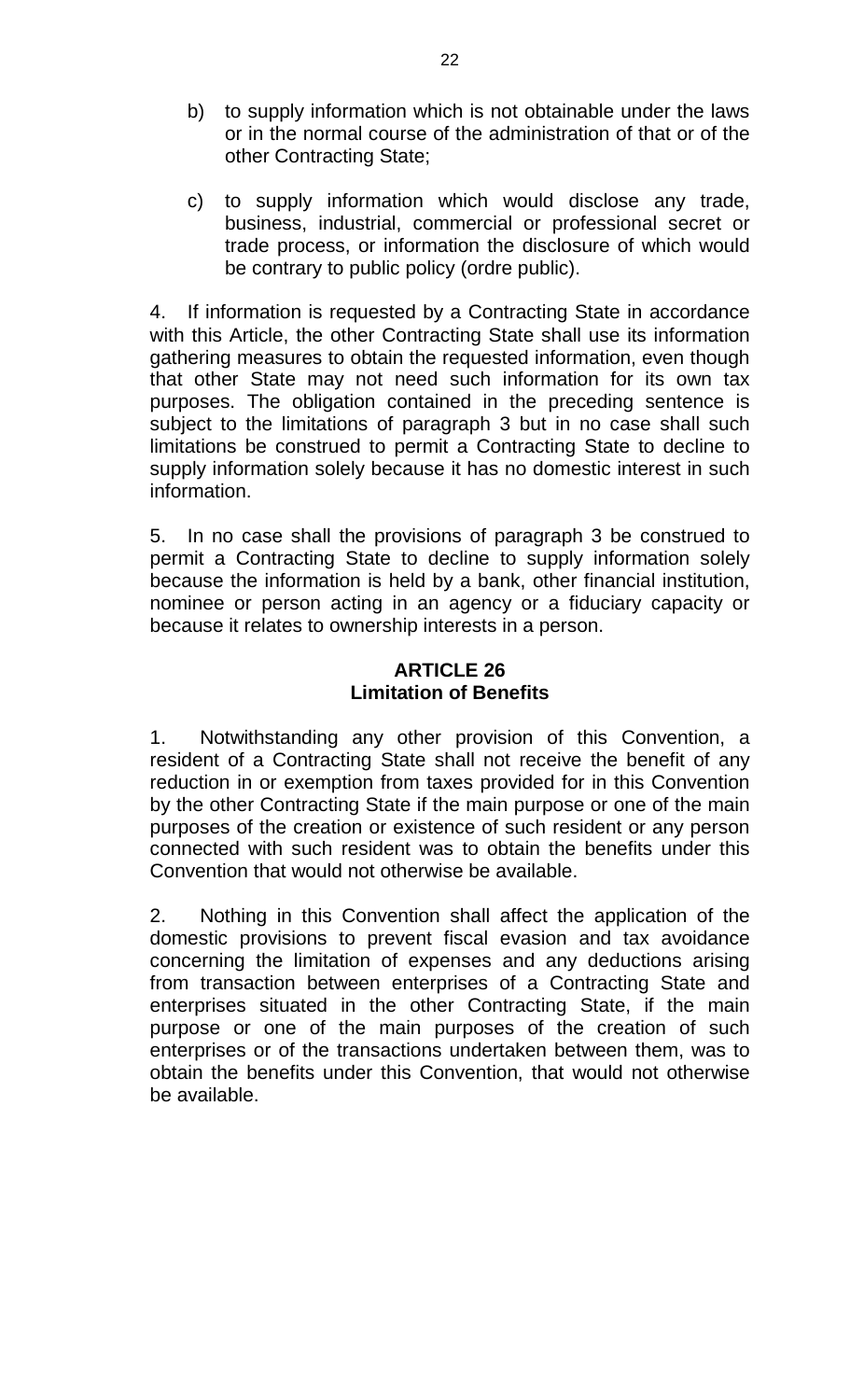#### **ARTICLE 27 Members of Diplomatic Missions and Consular Posts**

Nothing in this Convention shall affect the fiscal privileges of members of diplomatic missions or consular posts under the general rules of International Law or under the provisions of special agreements.

### **Chapter VI Final Provisions**

### **ARTICLE 28 Entry Into Force**

1. The Governments of the Contracting States shall notify each other in writing, through diplomatic channels, of the completion of the internal procedures required by its law for the entry into force of this Convention.

2. The Convention shall enter into force on the date of the later of these notifications and shall thereupon have effect:

- a) with respect to taxes withheld at source, on amounts paid on or after the first day of January of the calendar year following the year in which the Convention enters into force;
- b) with respect to other taxes, on taxes levied for periods beginning on or after the first day of January of the calendar year following the year in which the Convention enters into force.
- c) with respect to the exchange of information, the requests may be performed with regards to Information relating to any date within three (3) years prior to the entry into force of this Convention.

#### **ARTICLE 29 Termination**

This Convention shall remain in force until terminated by a Contracting State. Either Contracting State may terminate the Convention, through diplomatic channels, by giving a written notice of termination at least six months before the end of any calendar year beginning on or after the expiration of a period of five years from the date of its entry into force. In such event, the Convention shall cease to have effect: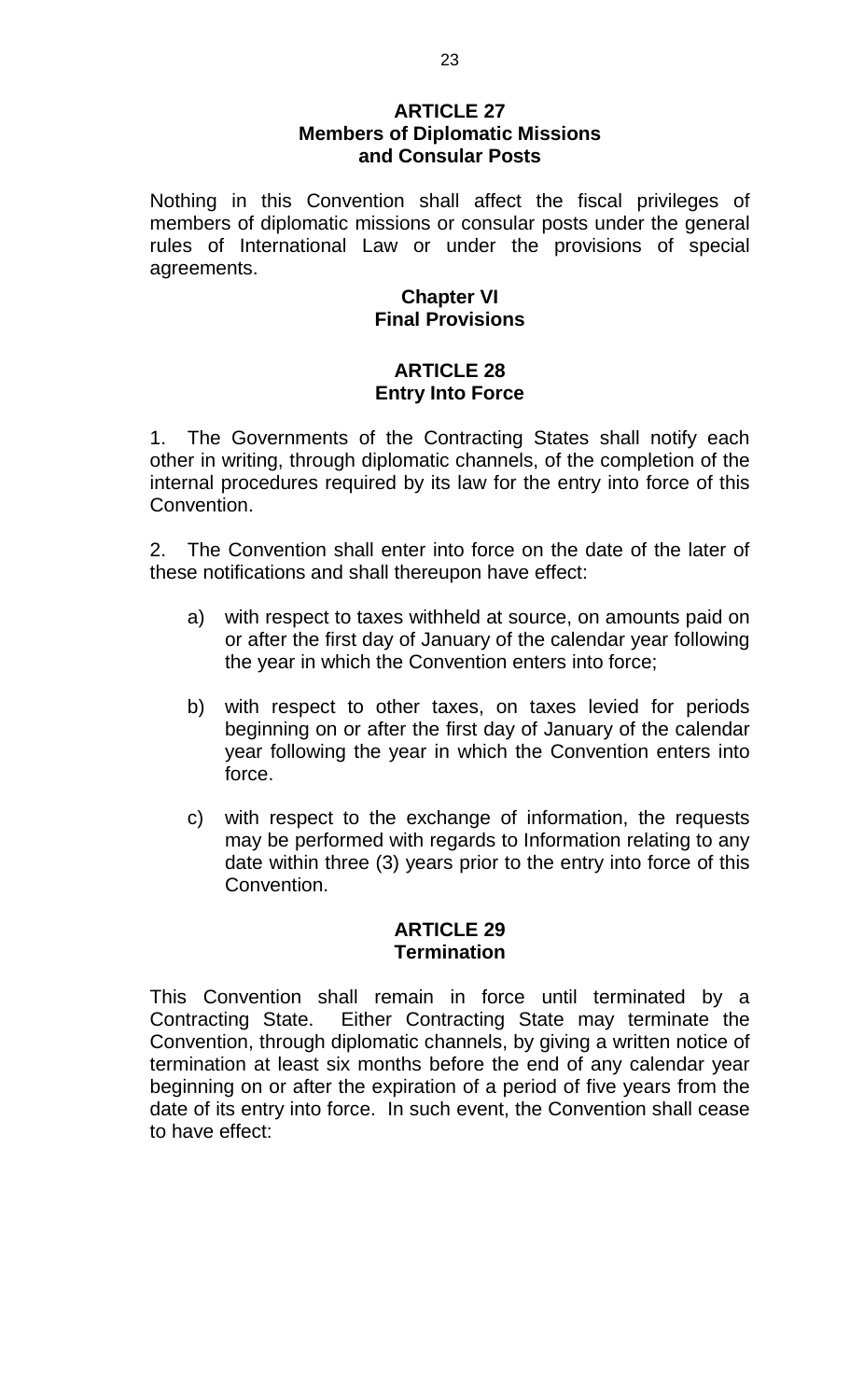- a) with respect to taxes withheld at source, on amounts paid on or after the first day of January of the calendar year following the year in which the notice is given;
- b) with respect to other taxes, on taxes levied for periods beginning on or after the first day of January of the calendar year following the year in which the notice is given.

IN WITNESS WHEREOF the undersigned, being duly authorized thereto by their respective Governments, have signed this Convention.

Done in duplicate at Jerusalem, this eighth  $(8<sup>th</sup>)$  day of November 2012, which corresponds to the twenty third  $(23^{rd})$  day of Cheshvan of 5773, of the Hebrew Calendar, in the Spanish, Hebrew and English languages, all texts being equally authoritative. In case of any divergence of the provisions of this Convention, the English text shall prevail.

**FOR THE GOVERNMENT OF THE REPUBLIC OF PANAMA (SIGNED) FRANCISCO ÁLVAREZ DE SOTO Vice-minister of Foreign Affairs**

### **FOR THE GOVERNMENT OF THE STATE OF ISRAEL (SIGNED) DANNY AYALON Vice-minister of Foreign Affairs**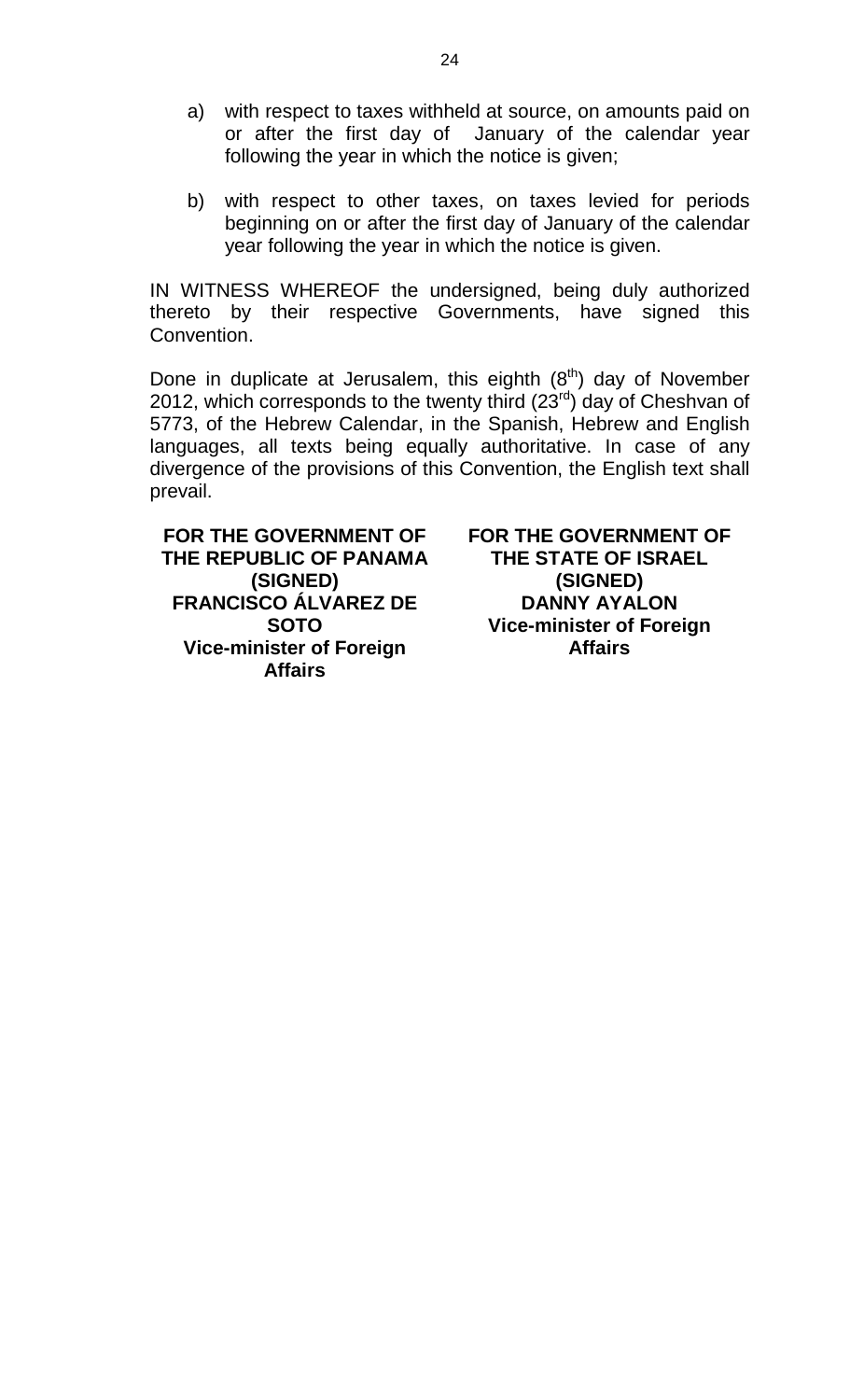# **PROTOCOL**

At the signing of the Convention between the Republic of Panama and the State of Israel for the Avoidance of Double Taxation and the Prevention of Fiscal Evasion with respect to Taxes on Income, the Government of the Republic of Panama and the Government of the State of Israel have agreed that the following provisions shall form an integral part of the Convention.

# **1. In general:**

- a) It is understood that the Convention shall not prevent a Contracting State from applying provisions in its domestic law on the prevention of tax evasion or tax avoidance where those provisions are used to challenge arrangements which constitute an abuse of the Convention.
- b) In a case of a person other than an individual, that its individual shareholders or holders of other comparable interests, directly or indirectly, are not identified, the person shall not be regarded as beneficial owner.
- c) In the case of Israel, with regard to the foreign occupational companies, Israel will not be prevented of applying the provisions of Article 5(5) of the Israeli Income Tax Ordinance, that is, the foreign occupational company shall be treated as if its business were controlled and managed in Israel.

# **2. With reference to Article 2 (Taxes Covered):**

The provisions of this Convention shall not apply with regards to the tolls, duties or similar payments that might be applicable upon crossing the Panama Canal.

# **3. With reference to paragraph 1 of Article 4 (Resident):**

It is understood that "a resident of a Contracting State" includes:

- a) a pension scheme established in that State; and
- b) an organisation that is established and is operated exclusively for religious, charitable, scientific, cultural, health or educational purposes (or for more than one of those purposes) and that is a resident of that State according to its laws, notwithstanding that all or part of its income or gains may be exempt from tax under the domestic law of that State.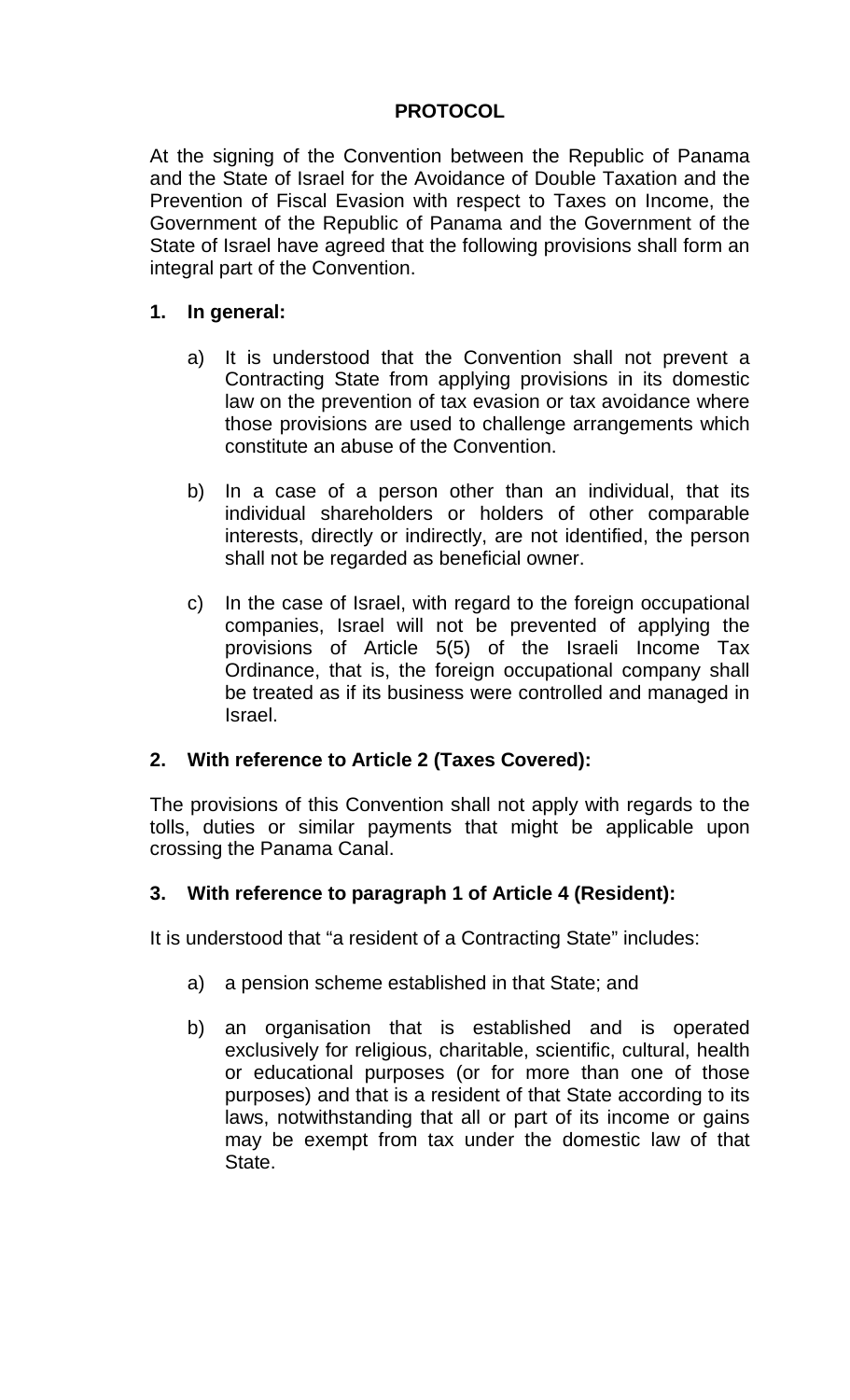# **4. With reference to paragraph 4 of Article 4 (Resident):**

It is understood that in endeavouring to determine the residence of a trust for a certain period, the competent authorities will take into account all relevant factors, including:

- a) the law of the State that governs the establishment and operation of the trust;
- b) the location of the trust's assets;
- c) the residence of the settlor at the time the trust was settled and in the period in question; and
- d) the State in which the beneficiaries of the trust are resident for the period in question.

# **5. With reference to Article 6 (Income from Immovable Property):**

It is understood that, under the law of Israel, the term "immovable property" includes any option or similar right to acquire immovable property situated in Israel.

# **6. With reference to Article 10 (Dividends and Distributions by a Real Estate Investment Company):**

- a) it is understood that in the case of Israel, a Real Estate Investment Trust (REIT) means a real estate investment fund which meets the conditions of Article 64A3 of the Israeli Income Tax Ordinance, and in the case of Panama a Real Estate Investment Company which meets the conditions of paragraph 2 of Article 706 of the Fiscal Code;
- b) as for paragraph 7, it is understood that in Panama, the term "branch" refers to a foreign company registered in the Panamanian Public Registry to carry on business in the Republic of Panama.

# **7. With reference to paragraph 2(b)(iii) of Article 13 (Capital Gains):**

It is understood that, in the case of Panama, a takeover bid means a public offering of purchase of stocks regulated by Article 94 of Law Decree number 1 of 1999.

# **8. With reference to Article 22 (Elimination of Double Taxation):**

It is understood that Panama shall grant an exemption on gains related to a deemed alienation on emigration according to paragraph 7 of Article 13. The competent authorities of the Contracting States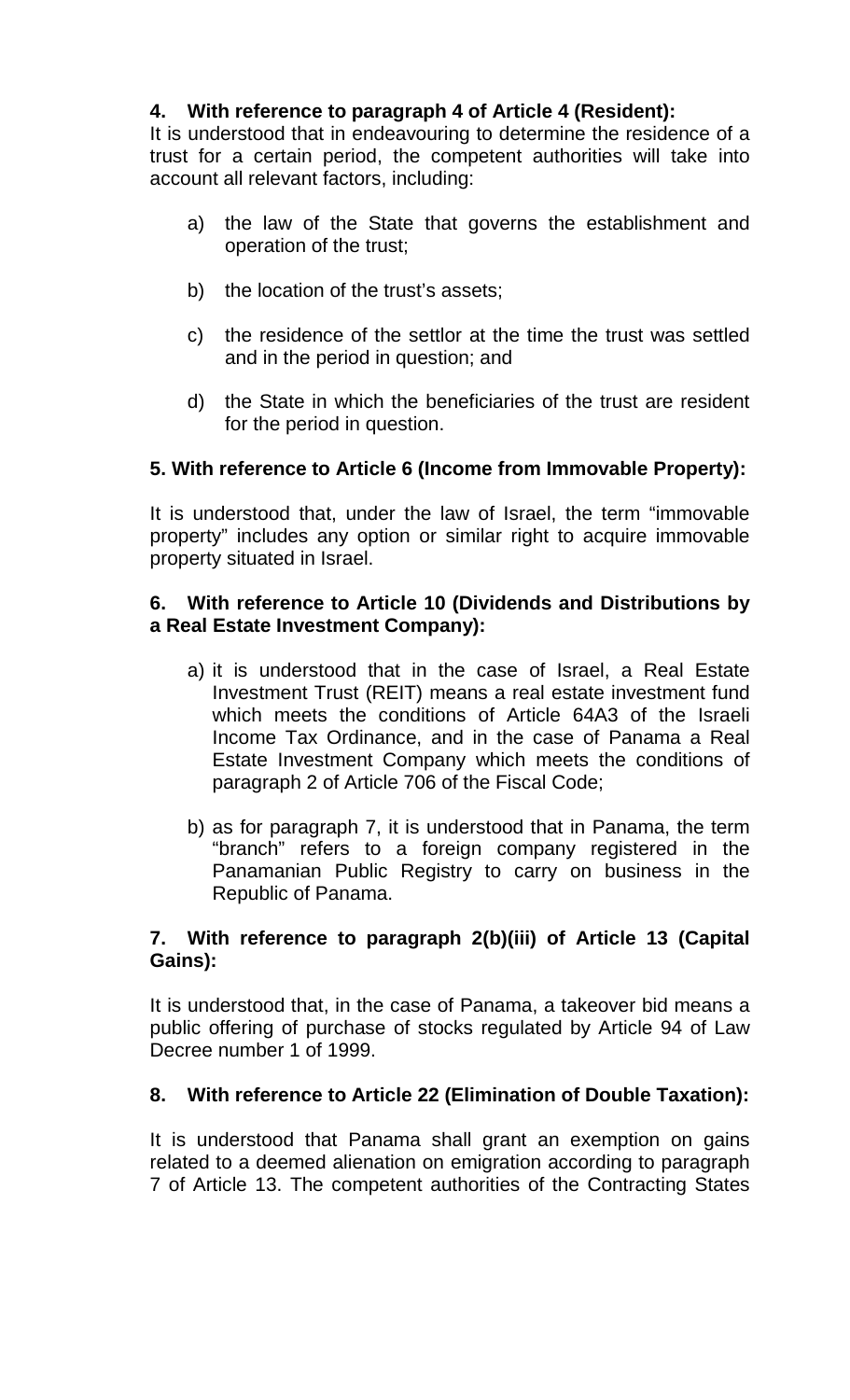shall, by mutual agreement, settle any issue that may arise concerning the mode of application of this exemption.

### **9. With reference to Article 25 (Exchange of Information)**

- a) It is understood that information also includes documents.
- b) It is understood that an exchange of information will only be requested once the requesting Contracting State has exhausted all regular sources of information available under the internal taxation procedure.
- c) It is understood that the exchange of information provided in Article 25 does not include measures which constitute "fishing expeditions".
- d) It is understood that the tax authorities of the requesting State shall provide the following information to the tax authorities of the requested State when making a request for information under Article 25 of the Convention:
	- (i) the identity of the taxpayer (including, if available, particulars facilitating that person's identification) whose tax or criminal liability is at issue;
	- (ii) the period of time for which the information is requested;
	- (iii) a statement of the information sought including its nature and the manner in which the requesting State wishes to receive the information from the requested State;
	- (iv) the tax purpose for which the information is sought;
	- (v) the name and, if available, the address of any person believed to be in possession of the requested information.
- e) It is further understood that Article 25 of the Convention shall not commit the Contracting States to exchange information on an automatic or a spontaneous basis.
- f) It is understood that in a case of an exchange of information, the administrative procedural rules regarding taxpayers' rights provided for in the requested Contracting State remain applicable before the information is transmitted to the requesting Contracting State. It is further understood that this provision aims at guaranteeing the taxpayer a fair procedure and not at preventing or unduly delaying the exchange of information process.